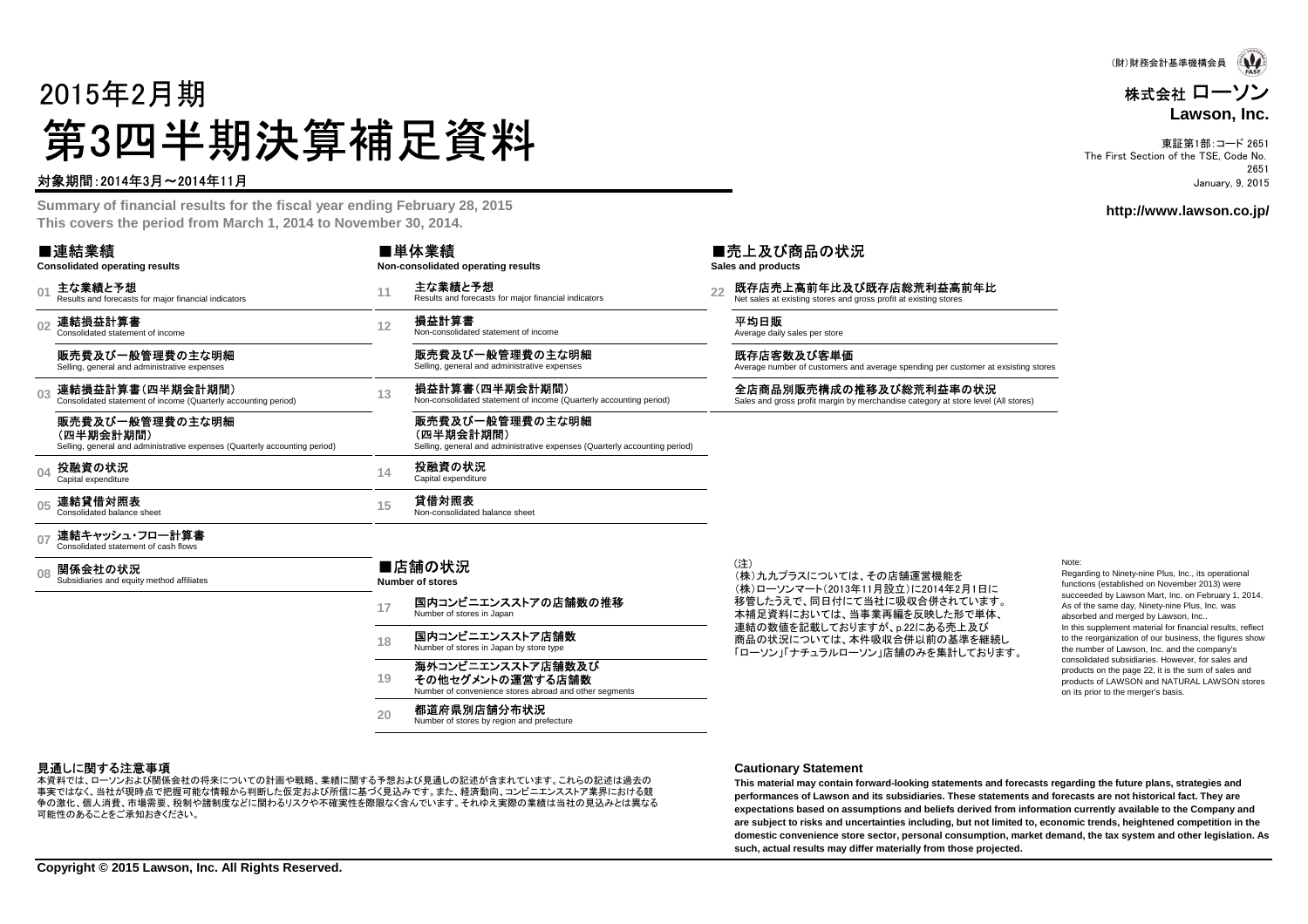### **■主な業績と予想** Results and forecasts for major financial indicators<br>
————————————————————

|                                                                                                        |                                    | 2012年度/FY2012 |                                           |          | 2013年度/FY2013                      |          |                                           | 2014年度/FY2014 <sup>*3</sup> |                                    |         |                                   |         |  |
|--------------------------------------------------------------------------------------------------------|------------------------------------|---------------|-------------------------------------------|----------|------------------------------------|----------|-------------------------------------------|-----------------------------|------------------------------------|---------|-----------------------------------|---------|--|
|                                                                                                        | 第3四半期/3Q                           |               | 通期/Full year                              |          | 第3四半期/3Q                           |          | 通期/Full year                              |                             | 第3四半期/3Q                           |         | 通期計画/Full year (Forecast)         |         |  |
|                                                                                                        | 2012.3.1 - 2012.11.30<br>金額/Amount |               | 2012.3.1 - 2013.2.28<br>前年比/YoY 金額/Amount | 前年比/YoY  | 2013.3.1 - 2013.11.30<br>金額/Amount |          | 2013.3.1 - 2014.2.28<br>前年比/YoY 金額/Amount | 前年比/YoY                     | 2014.3.1 - 2014.11.30<br>金額/Amount | 前年比/YoY | 2014.3.1 - 2015.2.28<br>金額/Amount | 前年比/YoY |  |
| チェーン全店売上高(百万円)<br>Net sales of all convenience stores (millions of yen)                                | 1,450,579                          |               | 105.1% 1,906,547                          | 104.4%   | 1.479.564                          |          | 102.0% 1.945.394                          | 102.0%                      | 1.478.983                          | 100.0%  | 1,982,000                         | 101.9%  |  |
| 加盟店売上高(百万円)<br>Net sales of franchised stores (millions of yen)                                        | 1.327.435                          |               | 106.4% 1.748.920                          | 105.9%   | 1.375.466                          |          | 103.6% 1.811.417                          | 103.6%                      | 1.389.812                          | 101.0%  |                                   |         |  |
| 直営店売上高(百万円)<br>Net sales of Company-operated stores (millions of yen)                                  | 123,144                            | 92.5%         | 157,627                                   | 90.5%    | 104,097                            | 84.5%    | 133.976                                   | 85.0%                       | 89.170                             | 85.7%   | $\overline{\phantom{m}}$          |         |  |
| $*1$<br><b>営業総収入</b> (百万円) Gross operating revenues (millions of yen)                                  | 372,266                            | 103.2%        | 487,445                                   | 101.8%   | 370.035                            | 99.4%    | 485.247                                   | 99.5%                       | 362.461                            | 98.0%   | 487,000                           | 100.4%  |  |
| <b>営業総利益</b> (百万円) Gross operating profit (millions of yen)                                            | 260,198                            | 107.1%        | 342,560                                   | 106.2%   | 272,039                            | 104.6%   | 358.610                                   | 104.7%                      | 275.689                            | 101.3%  | $\overline{\phantom{0}}$          |         |  |
| (対チェーン全店売上高比)<br>(Gross operating profit on Net sales of all convenience stores)                       | 17.9%                              |               | 18.0%                                     |          | 18.4%                              |          | 18.4%                                     |                             | 18.6%                              |         |                                   |         |  |
| 販売費及び一般管理費(百万円)<br>Selling, general and administrative expenses (millions of yen)                      | 206,702                            | 107.0%        | 276,313                                   | 105.9%   | 217,266                            | 105.1%   | 290,483                                   | 105.1%                      | 215,915                            | 99.4%   |                                   |         |  |
| (対チェーン全店売上高比)<br>(Selling, general and administrative expenses on Net sales of all convenience stores) | 14.2%                              |               | 14.5%                                     |          | 14.7%                              |          | 14.9%                                     |                             | 14.6%                              |         |                                   |         |  |
| <b>営業利益</b> (百万円) Operating profit (millions of yen)                                                   | 53.495                             | 107.5%        | 66.246                                    | 107.2%   | 54.773                             | 102.4%   | 68.126                                    | 102.8%                      | 59.773                             | 109.1%  | 75,000                            | 110.1%  |  |
| (対チェーン全店売上高比)<br>(Operating profit on Net sales of all convenience stores)                             | 3.7%                               |               | 3.5%                                      |          | 3.7%                               |          | 3.5%                                      |                             | 4.0%                               |         | $\overline{\phantom{a}}$          |         |  |
| 経常利益 (百万円) Recurring profit (millions of yen)                                                          | 53.163                             | 106.8%        | 65,926                                    | 106.8%   | 55,062                             | 103.6%   | 68.880                                    | 104.5%                      | 59.700                             | 108.4%  | 73.900                            | 107.3%  |  |
| 四半期(当期)純利益 (百万円) Net profit (millions of yen)                                                          | 28,546                             | 138.5%        | 33,182                                    | 133.3%   | 30.468                             | 106.7%   | 37.965                                    | 114.4%                      | 32.949                             | 108.1%  | 38,900                            | 102.5%  |  |
| $*2$<br>1株当たり四半期(当期)純利益 (円) Net profit per share (yen)                                                 |                                    | 285.79        |                                           | 332.20   |                                    | 305.00   |                                           | 380.04                      | 329.79                             |         | 389.00                            |         |  |
| 純資産 (百万円) Net assets (millions of yen)                                                                 |                                    | 223.412       |                                           | 230.181  |                                    | 242,219  |                                           | 250,497                     | 263.190                            |         | $\overline{\phantom{m}}$          |         |  |
| 総資産 (百万円) Total assets (millions of yen)                                                               |                                    | 552.103       |                                           | 579.809  |                                    | 618.888  |                                           | 620.992                     | 780.604                            |         | $\overline{\phantom{m}}$          |         |  |
| 1株当たり純資産 (円) Net assets per share (yen)                                                                |                                    | 2.200.15      |                                           | 2.267.17 |                                    | 2.371.82 |                                           | 2.455.25                    | 2.555.88                           |         | $\overline{\phantom{m}}$          |         |  |
| 総資産四半期(当期)純利益率 ROA                                                                                     |                                    | 5.3%          |                                           | 6.0%     |                                    | 5.1%     |                                           | 6.3%                        |                                    | 4.7%    | $\overline{\phantom{m}}$          |         |  |
| 自己資本四半期(当期)純利益率 ROE                                                                                    |                                    | 13.3%         |                                           | 15.2%    |                                    | 13.2%    |                                           | 16.1%                       |                                    | 13.2%   | $\overline{\phantom{m}}$          |         |  |
| 流動比率 Current ratio                                                                                     |                                    | 72.2%         |                                           | 75.2%    |                                    | 79.1%    |                                           | 79.4%                       |                                    | 79.6%   | $\overline{\phantom{0}}$          |         |  |
| 固定比率 Fixed ratio                                                                                       |                                    | 177.5%        |                                           | 176.4%   |                                    | 174.9%   |                                           | 173.3%                      |                                    | 205.6%  | $\overline{\phantom{a}}$          |         |  |
| 自己資本比率 Shareholders' equity ratio                                                                      |                                    | 39.8%         |                                           | 39.1%    |                                    | 38.3%    |                                           | 39.5%                       |                                    | 32.7%   | $\overline{\phantom{0}}$          |         |  |
|                                                                                                        |                                    |               |                                           |          |                                    |          |                                           |                             |                                    |         |                                   |         |  |

(注)

\*1 営業総収入は直営店売上高、加盟店からの収入等の合計です。

\*2 通期計画の1株当たり当期純利益に関しては、2014年11月30日現在の期末発行済株式数を用いて算出しております。

 \*3 当社及び国内連結子会社の有形固定資産(リース資産を除く)の減価償却方法については、従来、主として定率法を 採用しておりましたが、第1四半期連結会計期間より定額法に変更しております。この変更により、従来の方法に比べて、営業利益及び経常利益の第3四半期の実績はそれぞれ6,835百万円増加しております。

Notes:

\*1 The gross operating revenues are a sum of total sales of Lawson group stores and commissions from franchised stores.

\*2 Forecasted net profit per share in the full-year plan is calculated based on the number of outstanding share as of November 30, 2014.

\*3 For the depreciation method for property, store and equipment (except lease assets), Lawson, Inc. and its domestic consolidated subsidiaries mainly adopt straight-line method instead of declining-balance method from this consolidated fiscal year. Based on this change, operating profit, recurring profit are increased by 6,835 million yen respectively in the period from March 1, 2014 to November 30,2014 compared to results using declining-balance method.

**LAWSON**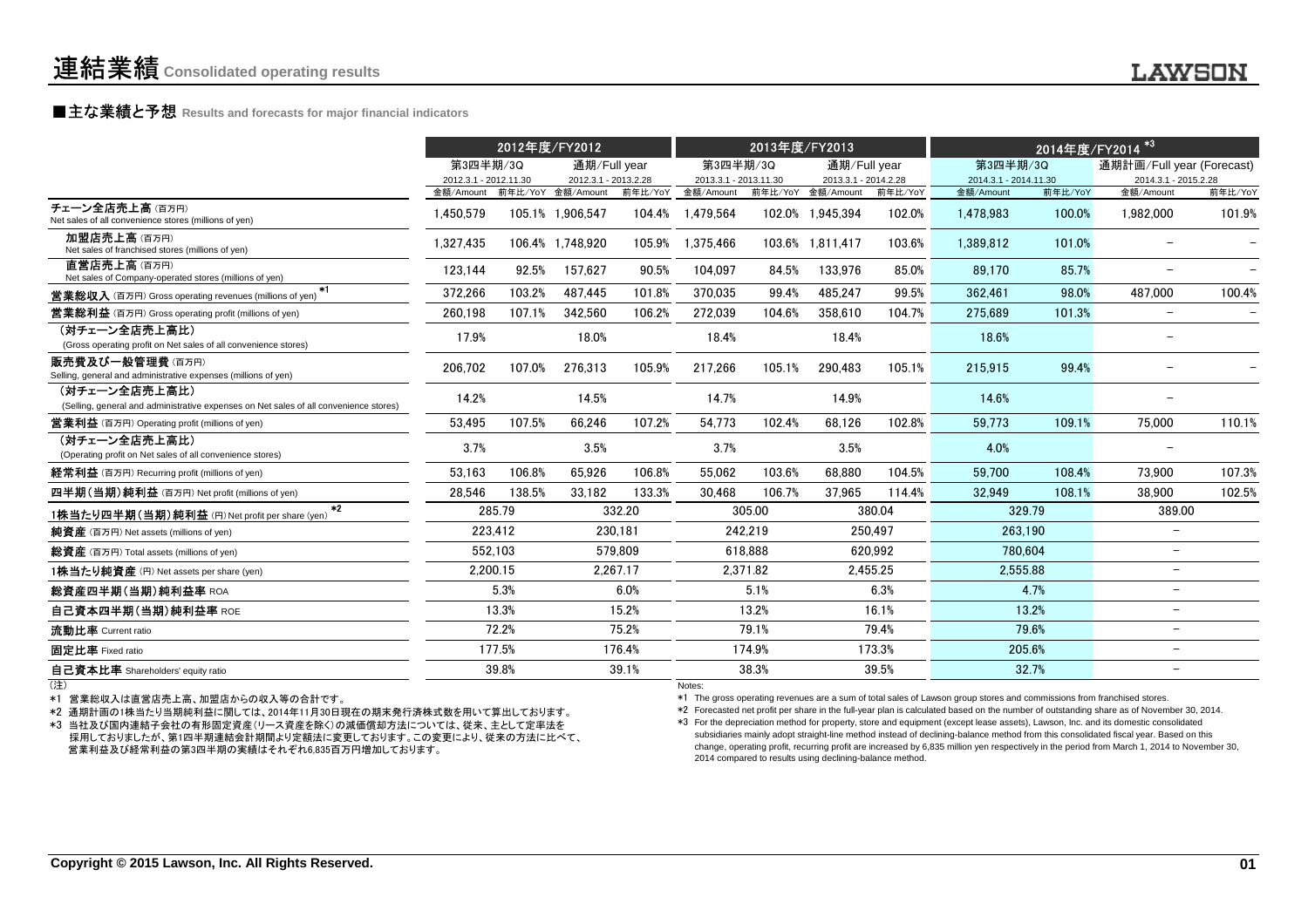# ■連結損益計算書 **Consolidated statement of income**

|                                                                  |                 | 2012年度第3四半期累計期間       | 2013年度第3四半期累計期間       |         | 2014年度第3四半期累計期間       |         | 前年増減                |
|------------------------------------------------------------------|-----------------|-----------------------|-----------------------|---------|-----------------------|---------|---------------------|
|                                                                  |                 | 2012.3.1 - 2012.11.30 | 2013.3.1 - 2013.11.30 |         | 2014.3.1 - 2014.11.30 |         | Increase (Decrease) |
|                                                                  |                 | 百万円/Millions of yen   | 百万円/Millions of yen   | 前年比/YoY | 百万円/Millions of yen   | 前年比/YoY | 百万円/Millions of yen |
| A.営業総収入 Gross operating revenues                                 | $B + E$         | 372,266               | 370.035               | 99.4%   | 362,461               | 98.0%   | $-7,574$            |
| <b>B.売上高</b> Net sales                                           |                 | 149.103               | 130.177               | 87.3%   | 115.473               | 88.7%   | $-14,703$           |
| $+2$<br>C.売上原価 Cost of goods sold                                |                 | 112,067               | 97.996                | 87.4%   | 86.771                | 88.5%   | $-11,225$           |
| $*3$<br>D.売上総利益 Gross profit on sales                            | $B - C$         | 37,035                | 32.180                | 86.9%   | 28,702                | 89.2%   | $-3,478$            |
| <b>E.営業収入</b> Operating revenues                                 | $F + G$         | 223,162               | 239.858               | 107.5%  | 246.987               | 103.0%  | 7,129               |
| F.加盟店からの収入 Franchise commission from franchised stores           |                 | 175.951               | 184.707               | 105.0%  | 189.136               | 102.4%  | 4,429               |
| G.その他の営業収入 Other                                                 |                 | 47,211                | 55.151                | 116.8%  | 57.851                | 104.9%  | 2,700               |
| H.営業総利益 Gross operating profit                                   | $A - C = D + E$ | 260,198               | 272.039               | 104.6%  | 275.689               | 101.3%  | 3,650               |
| <b>I.販売費及び一般管理費</b> Selling, general and administrative expenses |                 | 206,702               | 217.266               | 105.1%  | 215.915               | 99.4%   | $-1,350$            |
| <b>J.営業利益 Operating profit</b>                                   | $H - I$         | 53,495                | 54,773                | 102.4%  | 59.773                | 109.1%  | 5,000               |
| 営業外収益 Non-operating income                                       |                 | 1,453                 | 2,118                 | 145.8%  | 2.401                 | 113.3%  | 282                 |
| 営業外費用 Non-operating expenses                                     |                 | 1,785                 | 1.829                 | 102.4%  | 2.474                 | 135.3%  | 645                 |
| 経常利益 Recurring profit                                            |                 | 53,163                | 55,062                | 103.6%  | 59.700                | 108.4%  | 4,637               |
| 特別利益 Extraordinary gain                                          |                 | 324                   | 403                   | 124.6%  | 1.126                 | 278.8%  | 722                 |
| 特別損失 Extraordinary loss                                          |                 | 3,859                 | 4,322                 | 112.0%  | 4,729                 | 109.4%  | 406                 |
| 税金等調整前四半期純利益 Income before income taxes                          |                 | 49.628                | 51.143                | 103.1%  | 56.097                | 109.7%  | 4,953               |
| 法人税、住民税及び事業税 Income taxes - current                              |                 | 18,916                | 19,906                | 105.2%  | 20,362                | 102.3%  | 455                 |
| 法人税等調整額 Deferred income taxes                                    |                 | 1.919                 | 573                   | 29.9%   | 2.437                 | 425.1%  | 1,863               |
| 少数株主損益調整前四半期純利益 Income before minority interests                 |                 | 28,792                | 30.663                | 106.5%  | 33,297                | 108.6%  | 2,634               |
| 少数株主利益 Minority interests in net profit                          |                 | 245                   | 194                   | 79.3%   | 347                   | 178.4%  | 152                 |
| 四半期純利益 Net profit                                                |                 | 28,546                | 30,468                | 106.7%  | 32,949                | 108.1%  | 2,481               |
|                                                                  |                 |                       |                       |         |                       |         |                     |

**■販売費及び一般管理費の主な明細** Selling, general and administrative expenses

|                                                          | 2012年度第3四半期累計期間       | 2013年度第3四半期累計期間                                               |         | 2014年度第3四半期累計期間       | 前年増減   |                     |  |
|----------------------------------------------------------|-----------------------|---------------------------------------------------------------|---------|-----------------------|--------|---------------------|--|
|                                                          | 2012.3.1 - 2012.11.30 | 2013.3.1 - 2013.11.30                                         |         | 2014.3.1 - 2014.11.30 |        | Increase (Decrease) |  |
|                                                          | 百万円/Millions of yen   | 百万円/Millions of yen                                           | 前年比/YoY | 百万円/Millions of yen   | 前年比YoY | 百万円/Millions of yen |  |
| 地代家賃 Rents                                               | 62.760                | 66.667                                                        | 106.2%  | 70.385                | 105.6% | 3,717               |  |
| 人件費 Personal expenses                                    | 45.236                | 44.390                                                        | 98.1%   | 43.685                | 98.4%  | $-705$              |  |
| 動産リース料 Equipment leasing charges                         | 4.517                 | 3.268                                                         | 72.3%   | 2.692                 | 82.4%  | $-575$              |  |
| 有形固定資産減価償却費 Depreciation of property and store equipment | 24.696                | 27.524                                                        | 111.5%  | 23.765                | 86.3%  | $-3,759$            |  |
| 広告宣伝費 Advertising and promotional expenses               | 12.955                | 14.232                                                        | 109.9%  | 11.883                | 83.5%  | $-2,348$            |  |
| その他 Other                                                | 56.535                | 61.182                                                        | 108.2%  | 63.502                | 103.8% | 2,320               |  |
| 合計 Total                                                 | 206.702               | 217.266                                                       | 105.1%  | 215.915               | 99.4%  | $-1.350$            |  |
| (注)                                                      |                       | Notes:                                                        |         |                       |        |                     |  |
| *1 「売上高」は、直営店売上高及びEコマース売上高の合計です。                         |                       | *1 Net sales of Company-owned stores and e-commerce business. |         |                       |        |                     |  |
| *2「売上原価」は、商品売上原価です。                                      |                       | *2 Cost of goods sold.                                        |         |                       |        |                     |  |
| *3「売上総利益」は、商品売上総利益です。                                    |                       | *3 Gross profit on goods sales.                               |         |                       |        |                     |  |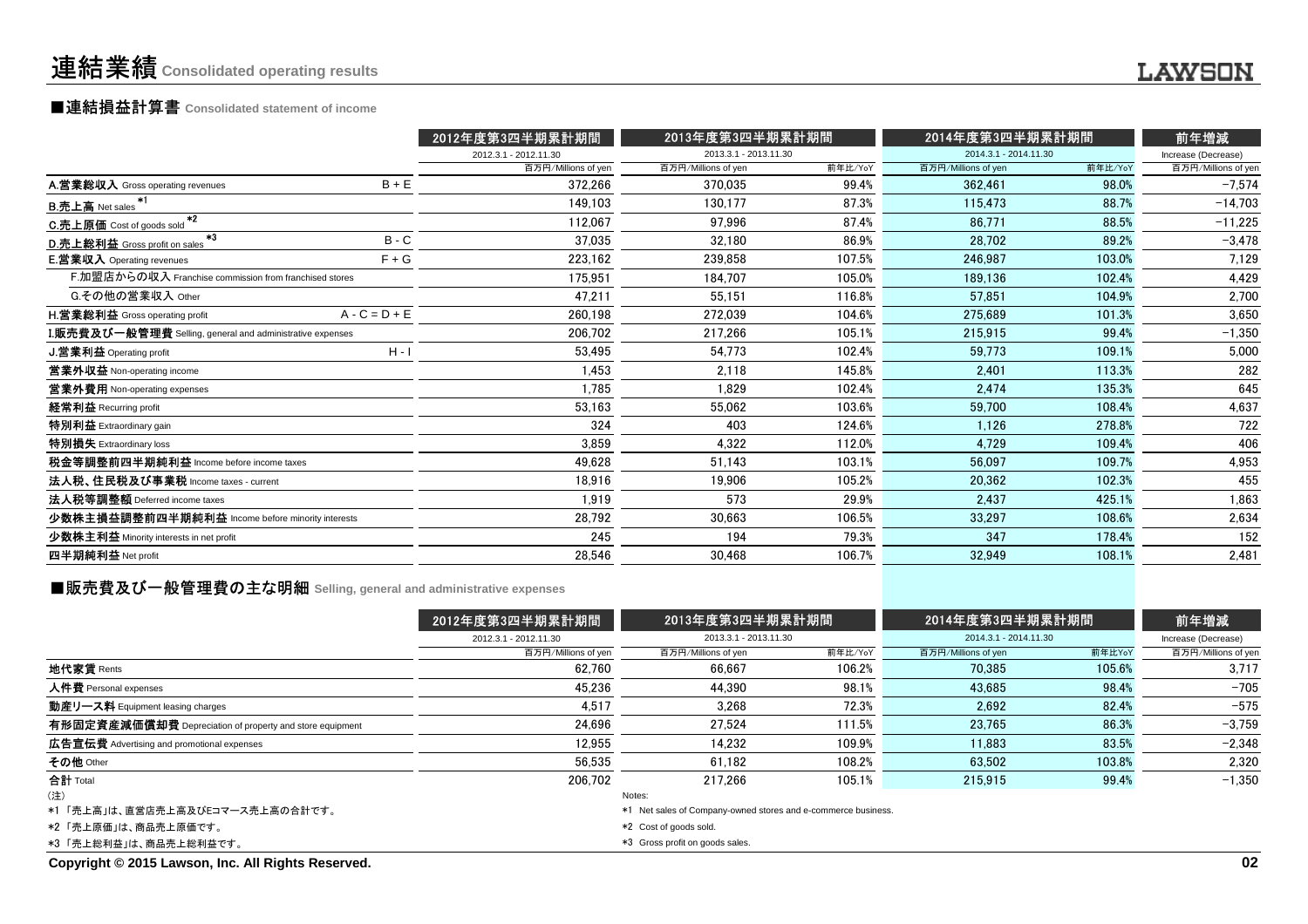### ■連結損益計算書(四半期会計期間) **Consolidated statement of income (Quarterly accounting period)**

|                                                           |                 | 2012年度第3四半期会計期間       | 2013年度第3四半期会計期間       |         | 2014年度第3四半期会計期間          |         | 前年増減                |
|-----------------------------------------------------------|-----------------|-----------------------|-----------------------|---------|--------------------------|---------|---------------------|
|                                                           |                 | 2012.9.1 - 2012.11.30 | 2013.9.1 - 2013.11.30 |         | 2014.9.1 - 2014.11.30    |         | Increase (Decrease) |
|                                                           |                 | 百万円/Millions of yen   | 百万円/Millions of yen   | 前年比/YoY | 百万円/Millions of yen      | 前年比/YoY | 百万円/Millions of yen |
| A.営業総収入 Gross operating revenues                          | $B + E$         | 123,303               | 121,838               | 98.8%   | 120,531                  | 98.9%   | $-1,307$            |
| <b>B.売上高</b> Net sales                                    |                 | 48,259                | 41.890                | 86.8%   | 38.727                   | 92.4%   | $-3,163$            |
| $*2$<br>C.売上原価 Cost of goods sold                         |                 | 36.487                | 31.544                | 86.5%   | 28.678                   | 90.9%   | $-2,865$            |
| $*3$<br>D.売上総利益 Gross profit on sales                     | $B - C$         | 11,772                | 10.346                | 87.9%   | 10.048                   | 97.1%   | $-297$              |
| <b>E.営業収入</b> Operating revenues                          | $F + G$         | 75,043                | 79.947                | 106.5%  | 81,804                   | 102.3%  | 1,856               |
| F.加盟店からの収入 Franchise commission from franchised stores    |                 | 58,767                | 61.282                | 104.3%  | 61.864                   | 100.9%  | 581                 |
| G.その他の営業収入 Other                                          |                 | 16,275                | 18.664                | 114.7%  | 19.939                   | 106.8%  | 1,275               |
| H.営業総利益 Gross operating profit                            | $A - C = D + E$ | 86,815                | 90,294                | 104.0%  | 91,852                   | 101.7%  | 1,558               |
| I.販売費及び一般管理費 Selling, general and administrative expenses |                 | 67,874                | 71.145                | 104.8%  | 72.097                   | 101.3%  | 951                 |
| J.営業利益 Operating profit                                   | $H - I$         | 18,941                | 19,148                | 101.1%  | 19,754                   | 103.2%  | 606                 |
| 営業外収益 Non-operating income                                |                 | 528                   | 844                   | 159.8%  | 1.130                    | 133.9%  | 286                 |
| 営業外費用 Non-operating expenses                              |                 | 566                   | 463                   | 81.8%   | 801                      | 173.1%  | 338                 |
| 経常利益 Recurring profit                                     |                 | 18,903                | 19.529                | 103.3%  | 20,083                   | 102.8%  | 554                 |
| 特別利益 Extraordinary gain                                   |                 | 14                    | 403                   |         | $\overline{\phantom{a}}$ |         | $-403$              |
| 特別損失 Extraordinary loss                                   |                 | 288                   | 866                   | 299.9%  | 776                      | 89.6%   | $-90$               |
| 税金等調整前四半期純利益 Income before income taxes                   |                 | 18.629                | 19.066                | 102.3%  | 19,307                   | 101.3%  | 240                 |
| 法人税、住民税及び事業税 Income taxes - current                       |                 | 6,831                 | 6.492                 | 95.0%   | 6,263                    | 96.5%   | $-229$              |
| 法人税等調整額 Deferred income taxes                             |                 | 980                   | 997                   | 101.7%  | 1.910                    | 191.5%  | 912                 |
| 少数株主損益調整前四半期純利益 Income before minority interests          |                 | 10,818                | 11,576                | 107.0%  | 11,133                   | 96.2%   | $-442$              |
| 少数株主利益 Minority interests in net profit                   |                 | 132                   | 155                   | 117.1%  | 73                       | 46.9%   | $-82$               |
| 四半期純利益 Net profit                                         |                 | 10,685                | 11,420                | 106.9%  | 11,060                   | 96.8%   | $-359$              |
|                                                           |                 |                       |                       |         |                          |         |                     |

#### ■販売費及び一般管理費の主な明細(四半期会計期間) Selling, general and administrative expenses (Quarterly accounting period)

|                                                          | 2012年度第3四半期会計期間        | 2013年度第3四半期会計期間                                               |         | 2014年度第3四半期会計期間       | 前年増減   |                     |
|----------------------------------------------------------|------------------------|---------------------------------------------------------------|---------|-----------------------|--------|---------------------|
|                                                          | 2012.9.1 - 2012.11.30  | 2013.9.1 - 2013.11.30                                         |         | 2014.9.1 - 2014.11.30 |        | Increase (Decrease) |
|                                                          | 百万円/Millions of yen    | 百万円/Millions of yen                                           | 前年比/YoY | 百万円/Millions of yen   | 前年比YoY | 百万円/Millions of yen |
| 地代家賃 Rents                                               | 21.387                 | 22.425                                                        | 104.9%  | 24.053                | 107.3% | 1.627               |
| 人件費 Personal expenses                                    | 14.759                 | 14.518                                                        | 98.4%   | 14.564                | 100.3% | 45                  |
| 動産リース料 Equipment leasing charges                         | 1,377                  | 974                                                           | 70.7%   | 779                   | 80.0%  | $-194$              |
| 有形固定資産減価償却費 Depreciation of property and store equipment | 8.760                  | 9.657                                                         | 110.2%  | 8.351                 | 86.5%  | $-1.306$            |
| 広告宣伝費 Advertising and promotional expenses               | 4,052                  | 4.033                                                         | 99.5%   | 3.898                 | 96.6%  | $-135$              |
| その他 Other                                                | 17.536                 | 19.536                                                        | 111.4%  | 20.451                | 104.7% | 914                 |
| 合計 Total                                                 | 67.874                 | 71.145                                                        | 104.8%  | 72.097                | 101.3% | 951                 |
| (注)                                                      |                        | Notes:                                                        |         |                       |        |                     |
| *1 「売上高」は、直営店売上高及びEコマース売上高の合計です。                         |                        | *1 Net sales of Company-owned stores and e-commerce business. |         |                       |        |                     |
| *2「売上原価」は、商品売上原価です。                                      | *2 Cost of goods sold. |                                                               |         |                       |        |                     |
| *3「売上総利益」は、商品売上総利益です。                                    |                        | *3 Gross profit on goods sales.                               |         |                       |        |                     |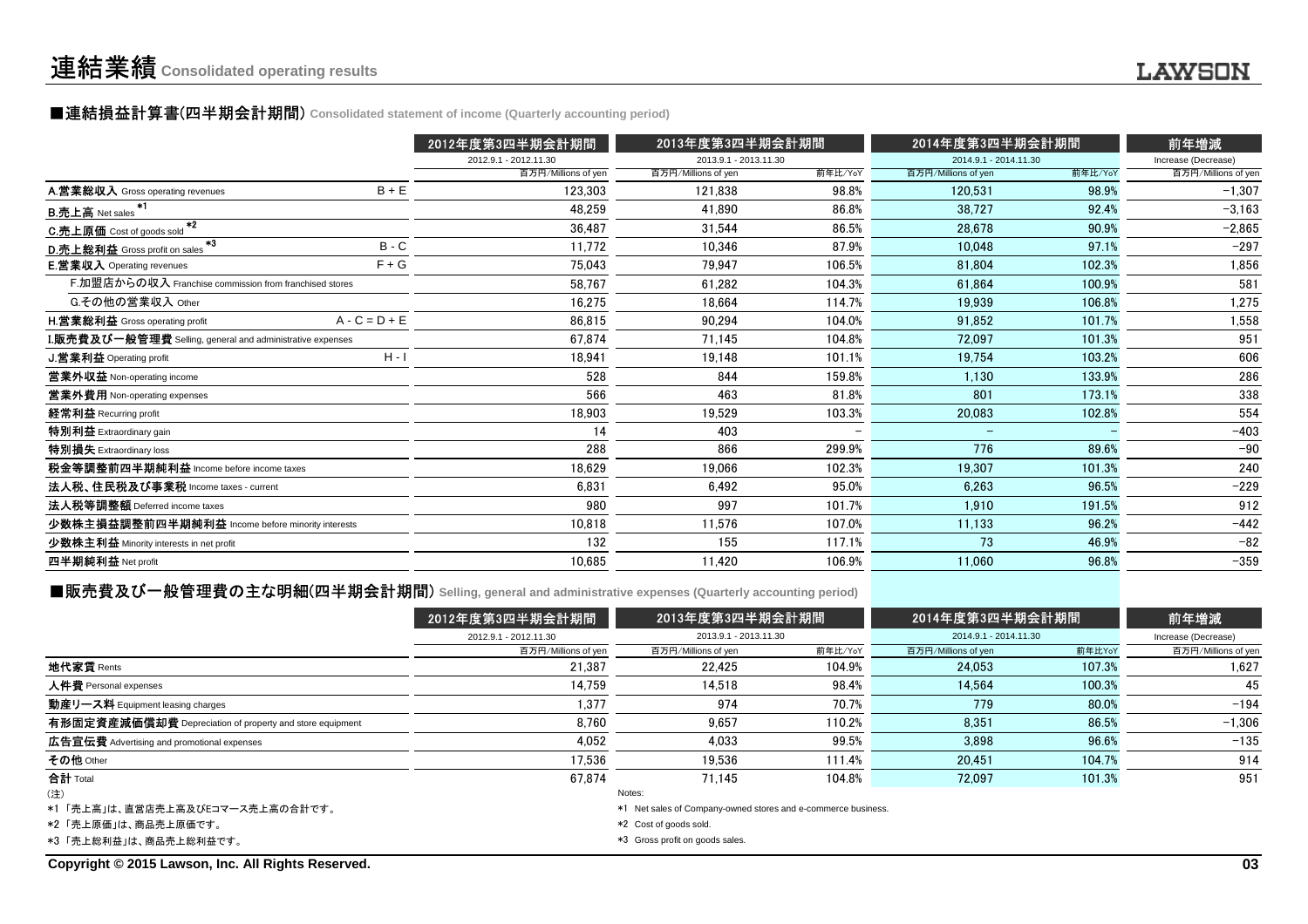### **■投融資の状況 Capital Expenditure**

|                                                          | 2012年度第3四半期累計期間       | 2013年度第3四半期累計期間       | 2014年度第3四半期累計期間       | 前年増減                | 2014年度計画                         |
|----------------------------------------------------------|-----------------------|-----------------------|-----------------------|---------------------|----------------------------------|
|                                                          | 2012.3.1 - 2012.11.30 | 2013.3.1 - 2013.11.30 | 2014.3.1 - 2014.11.30 | Increase (Decrease) | Forecasts / 2014.3.1 - 2015.2.28 |
|                                                          | 百万円/Millions of yen   | 百万円/Millions of yen   | 百万円/Millions of yen   | 百万円/Millions of yen | 百万円/Millions of yen              |
| 新店投資 New store investments                               | 26.227                | 22.800                | 31.859                | 9.058               | 43.500                           |
| 既存店投資 Existing store investments                         | 5.950                 | 4.852                 | 3,877                 | $-975$              | 8.500                            |
| システム関連投資 IT-related investments                          | 4,111                 | 3.548                 | 4.896                 | 1.348               | 12.000                           |
| その他 Other                                                | 2,206                 | 1,607                 | 1.264                 | $-343$              | 1.000                            |
| 投資小計 Subtotal                                            | 38,496                | 32.809                | 41.897                | 9.088               | 65,000                           |
| 出資·融資 Investments and advances                           | 777                   | 5.290                 | 39.573                | 34,283              | 46.000                           |
| リース Leases                                               | 15.656                | 21.835                | 25.963                | 4.127               | 39,000                           |
| 合計 Total                                                 | 54.930                | 59.934                | 107.434               | 47.499              | 150,000                          |
| 有形固定資産減価償却費 Depreciation of property and store equipment | 24,696                | 27.524                | 23.765                | $-3.759$            | 33.300                           |
| 無形固定資産償却費 Amortization of intangible assets              | 7.362                 | 7.439                 | 6.432                 | $-1,006$            | 9.300                            |
| 減価償却費計 Total depreciation and amortization               | 32,058                | 34.963                | 30,197                | $-4.765$            | 42,600                           |
| (注)                                                      |                       | Note:                 |                       |                     |                                  |

(注)

\* 2014年度のリース債務の返済による支出は15,221百万円です。

Note:

\* The amount of repayments of lease obligations (consolidated) is 15,221 millions of yen in FY2014.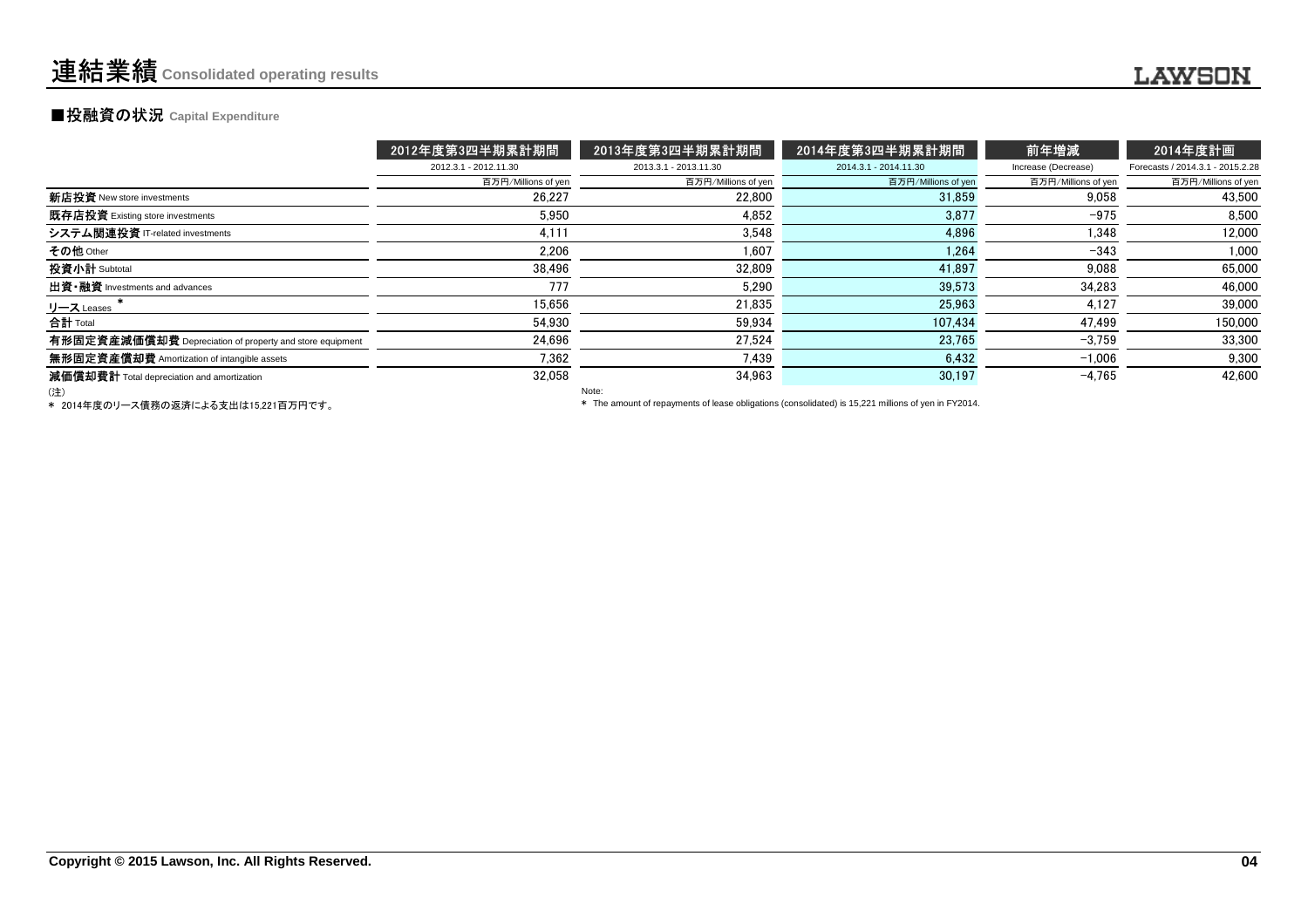#### ■連結貸借対照表 **Consolidated balance sheet**

|                                                                            | 2012年度<br>(2013年2月28日現在) | 2013年度<br>(2014年2月28日現在) | 2014年度第3四半期<br>(2014年11月30日現在) | 2013年度末からの増減                       |
|----------------------------------------------------------------------------|--------------------------|--------------------------|--------------------------------|------------------------------------|
|                                                                            | FY2012 (As of 2013.2.28) | FY2013 (As of 2014.2.28) | FY2014 (As of 2014.11.30)      | Increase (Decrease) from 2014.2.28 |
| [ 資産の部 Assets ]                                                            | 百万円/Millions of yen      | 百万円/Millions of yen      | 百万円/Millions of yen            | 百万円/Millions of yen                |
| 流動資産 Current assets                                                        | 180.296                  | 195,784                  | 255.215                        | 59,430                             |
| 現金及び預金 Cash and deposits                                                   | 84.770                   | 76,763                   | 111.822                        | 35,058                             |
| 加盟店貸勘定 Accounts receivable - due from franchised stores                    | 25,374                   | 32,186                   | 36,940                         | 4,754                              |
| 商品 Merchandise inventories                                                 | 8,963                    | 9,596                    | 17,125                         | 7,528                              |
| 前払費用 Prepaid expenses                                                      | 8,793                    | 10,716                   | 12,400                         | 1,683                              |
| 未収入金 Accounts receivable - other                                           | 46,008                   | 54,193                   | 57,804                         | 3,611                              |
| 繰延税金資産 Deferred tax assets                                                 | 4.656                    | 4,481                    | 3.323                          | $-1,157$                           |
| その他 Other                                                                  | 3,011                    | 10,240                   | 18,236                         | 7,996                              |
| 貸倒引当金 Allowance for doubtful accounts                                      | $-1,281$                 | $-2,393$                 | $-2,438$                       | $-44$                              |
| 固定資産 Non-current assets                                                    | 399.513                  | 425.208                  | 525.389                        | 100,180                            |
| 有形固定資産 Property, plant and equipment                                       | 209,138                  | 233.436                  | 265.822                        | 32,385                             |
| ・建物及び構築物 Buildings and structures                                          | 118,372                  | 128,835                  | 149,276                        | 20,441                             |
| ・車両運搬具及び工具器具備品 Vehicles, tools, furniture and fixtures                     | 14.761                   | 12,083                   | 14,116                         | 2,032                              |
| ・リース資産 Lease assets                                                        | 65.799                   | 80.767                   | 90.724                         | 9,957                              |
| •その他 Other                                                                 | 10.205                   | 11,751                   | 11,704                         | $-46$                              |
| 無形固定資産 Intangible assets                                                   | 34,089                   | 28,480                   | 73,032                         | 44,551                             |
| ・ソフトウェア Software                                                           | 23,914                   | 18,262                   | 16,999                         | $-1,263$                           |
| ・のれん Goodwill                                                              | 9,683                    | 9,719                    | 55,353                         | 45,633                             |
| •その他 Other                                                                 | 491                      | 497                      | 679                            | 181                                |
| 投資その他の資産 Investments and other assets                                      | 156.285                  | 163,291                  | 186,535                        | 23,243                             |
| •長期貸付金 Long-term loans receivable                                          | 34.580                   | 33,727                   | 36,198                         | 2,470                              |
| ・差入保証金 Lease deposits                                                      | 86,109                   | 86,150                   | 92,905                         | 6,755                              |
| •繰延税金資産 Deferred tax assets                                                | 16.215                   | 21,627                   | 28,306                         | 6,679                              |
| •その他 Other                                                                 | 20.596                   | 22,751                   | 30,293                         | 7,542                              |
| •貸倒引当金 Allowance for doubtful accounts                                     | $-1,217$                 | $-965$                   | $-1,169$                       | $-203$                             |
| 資産合計 Total Assets                                                          | 579,809                  | 620,992                  | 780,604                        | 159,611                            |
| 有形固定資産の減価償却累計額<br>Accumulated depreciation of property and store equipment | 207,651                  | 236,268                  | 276,543                        | 40,275                             |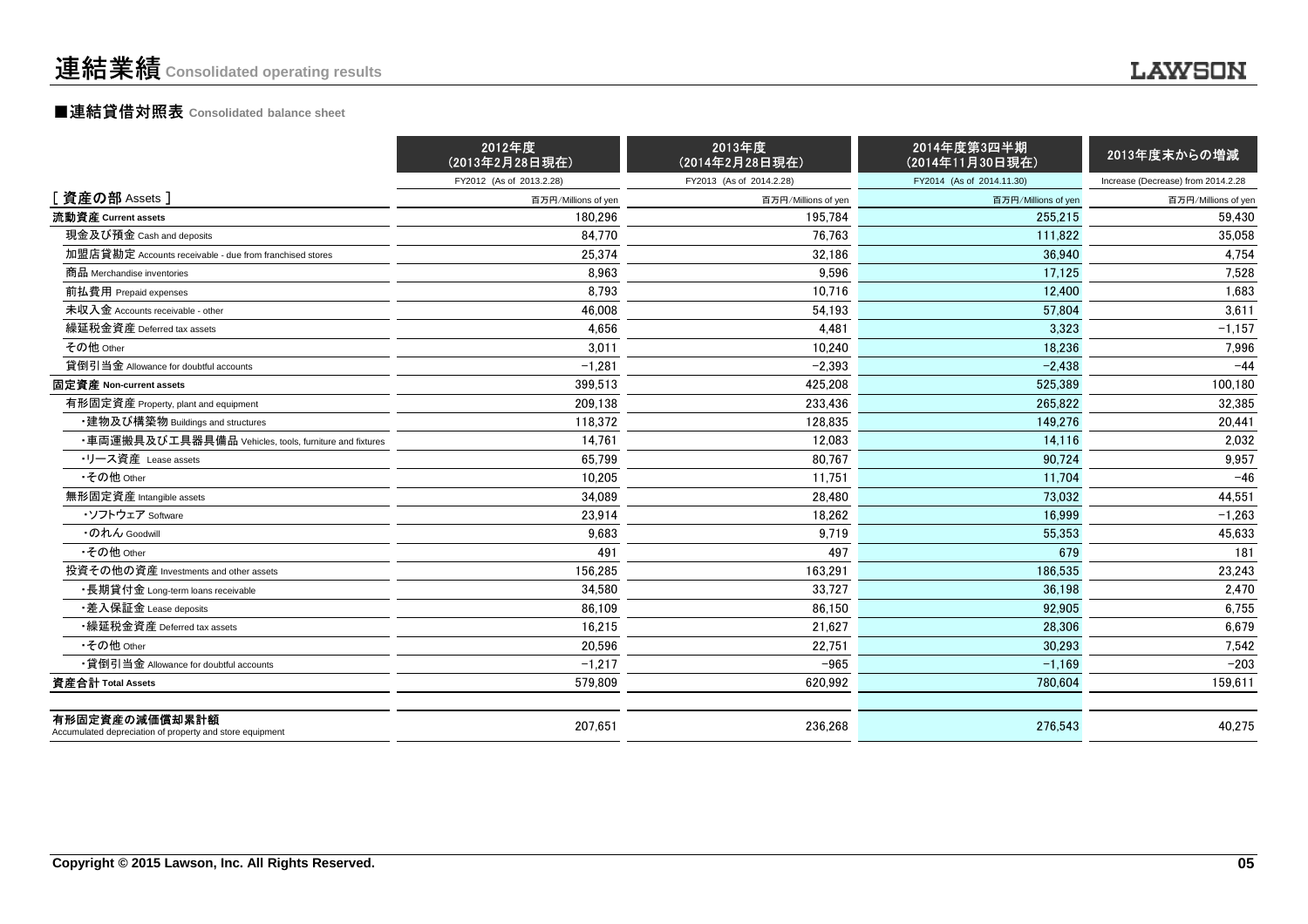### ■連結貸借対照表 **Consolidated balance sheet**

| FY2012 (As of 2013.2.28)<br>FY2013 (As of 2014.2.28)<br>FY2014 (As of 2014.11.30)<br>Increase (Decrease) from 2014.2.28<br>[負債の部 Liabilities]<br>百万円/Millions of yen<br>百万円/Millions of yen<br>百万円/Millions of yen<br>流動負債 Current liabilities<br>239,794<br>246,706<br>320.612<br>買掛金 Accounts payable - trade<br>87.187<br>89,171<br>110,267<br>加盟店借勘定 Accounts payable - due to franchised stores<br>1.403<br>1.405<br>1.348<br>680<br>短期借入金 Short-term loans payable<br>1,431<br>1,830<br>1年内返済予定の長期借入金 Current portion of long-term loans payable<br>22.165 | 百万円/Millions of yen<br>73,905<br>21,096<br>$-56$<br>1,150<br>22,165<br>2,434<br>12,175 |
|------------------------------------------------------------------------------------------------------------------------------------------------------------------------------------------------------------------------------------------------------------------------------------------------------------------------------------------------------------------------------------------------------------------------------------------------------------------------------------------------------------------------------------------------------------------|----------------------------------------------------------------------------------------|
|                                                                                                                                                                                                                                                                                                                                                                                                                                                                                                                                                                  |                                                                                        |
|                                                                                                                                                                                                                                                                                                                                                                                                                                                                                                                                                                  |                                                                                        |
|                                                                                                                                                                                                                                                                                                                                                                                                                                                                                                                                                                  |                                                                                        |
|                                                                                                                                                                                                                                                                                                                                                                                                                                                                                                                                                                  |                                                                                        |
|                                                                                                                                                                                                                                                                                                                                                                                                                                                                                                                                                                  |                                                                                        |
|                                                                                                                                                                                                                                                                                                                                                                                                                                                                                                                                                                  |                                                                                        |
|                                                                                                                                                                                                                                                                                                                                                                                                                                                                                                                                                                  |                                                                                        |
| 14,489<br>16,585<br>リース債務 Lease obligations<br>19,020                                                                                                                                                                                                                                                                                                                                                                                                                                                                                                            |                                                                                        |
| 26,105<br>29,344<br>未払金 Accounts payable-other<br>41,519                                                                                                                                                                                                                                                                                                                                                                                                                                                                                                         |                                                                                        |
| 14,474<br>未払法人税等 Income taxes payable<br>14,330<br>8,467                                                                                                                                                                                                                                                                                                                                                                                                                                                                                                         | $-5,862$                                                                               |
| 87,529<br>預り金 Deposits payable<br>87,585<br>103,963                                                                                                                                                                                                                                                                                                                                                                                                                                                                                                              | 16,377                                                                                 |
| 2,544<br>2,372<br>賞与引当金 Provision for bonuses<br>2,272                                                                                                                                                                                                                                                                                                                                                                                                                                                                                                           | $-99$                                                                                  |
| その他 Other<br>4,628<br>9,756<br>5,232                                                                                                                                                                                                                                                                                                                                                                                                                                                                                                                             | 4,523                                                                                  |
| 固定負債 Non-current liabilities<br>109,833<br>123,788<br>196,802                                                                                                                                                                                                                                                                                                                                                                                                                                                                                                    | 73,014                                                                                 |
| 148<br>長期借入金 Long-term loans payable<br>58.425                                                                                                                                                                                                                                                                                                                                                                                                                                                                                                                   | 58.425                                                                                 |
| 47,207<br>61,666<br>74,097<br>長期リース債務 Long-term lease obligations                                                                                                                                                                                                                                                                                                                                                                                                                                                                                                | 12,430                                                                                 |
| 9,898<br>11,082<br>退職給付引当金 Liability for employees' retirement benefits<br>11,949                                                                                                                                                                                                                                                                                                                                                                                                                                                                                | 866                                                                                    |
| 役員退職慰労引当金<br>332<br>408<br>398<br>Allowance for retirement benefits to executive officers and corporate auditors                                                                                                                                                                                                                                                                                                                                                                                                                                                 | $-10$                                                                                  |
| 34,804<br>32,252<br>30,450<br>長期預り保証金 Long-term guarantee deposits                                                                                                                                                                                                                                                                                                                                                                                                                                                                                               | $-1,802$                                                                               |
| 16,682<br>17,874<br>資産除去債務 Asset retirement obligations<br>21,142                                                                                                                                                                                                                                                                                                                                                                                                                                                                                                | 3,268                                                                                  |
| 758<br>その他 Other<br>502<br>339                                                                                                                                                                                                                                                                                                                                                                                                                                                                                                                                   | $-163$                                                                                 |
| 349,627<br>負債合計 Total liabilities<br>370,494<br>517,414                                                                                                                                                                                                                                                                                                                                                                                                                                                                                                          | 146,919                                                                                |
| [ 純資産の部 Net assets ]                                                                                                                                                                                                                                                                                                                                                                                                                                                                                                                                             |                                                                                        |
| 225,785<br>株主資本 Shareholders' equity<br>242.832<br>252.371                                                                                                                                                                                                                                                                                                                                                                                                                                                                                                       | 9,538                                                                                  |
| 58,506<br>58,506<br>資本金 Common stock<br>58,506                                                                                                                                                                                                                                                                                                                                                                                                                                                                                                                   |                                                                                        |
| 47,718<br>47,741<br>資本剰余金 Additional paid-in capital<br>47,696                                                                                                                                                                                                                                                                                                                                                                                                                                                                                                   | $-44$                                                                                  |
| 121,154<br>138,141<br>利益剰余金 Retained earnings<br>147,440                                                                                                                                                                                                                                                                                                                                                                                                                                                                                                         | 9,298                                                                                  |
| $-1,593$<br>自己株式 Treasury stock<br>$-1,556$<br>$-1,271$                                                                                                                                                                                                                                                                                                                                                                                                                                                                                                          | 284                                                                                    |
| その他の包括利益累計額 Accumulated other comprehensive income<br>690<br>3,213<br>2,456                                                                                                                                                                                                                                                                                                                                                                                                                                                                                      | 756                                                                                    |
| その他有価証券評価差額金<br>78<br>$-93$<br>33<br>Net unrealized gain (loss) on available-for-sale securities                                                                                                                                                                                                                                                                                                                                                                                                                                                                 | 126                                                                                    |
| $-567$<br>$-567$<br>$-566$<br>土地再評価差額金 Revaluation reserve for land                                                                                                                                                                                                                                                                                                                                                                                                                                                                                              | $\mathbf{1}$                                                                           |
| 1,179<br>為替換算調整勘定 Foreign currency translation adjustments<br>3,118<br>3,746                                                                                                                                                                                                                                                                                                                                                                                                                                                                                     | 628                                                                                    |
| 427<br>557<br>223<br>新株予約権 Subscription rights to shares                                                                                                                                                                                                                                                                                                                                                                                                                                                                                                         | $-334$                                                                                 |
| 3,279<br>少数株主持分 Minority interests<br>4,650<br>7.381                                                                                                                                                                                                                                                                                                                                                                                                                                                                                                             | 2,730                                                                                  |
| 純資産合計 Net assets<br>230,181<br>250,497<br>263,190                                                                                                                                                                                                                                                                                                                                                                                                                                                                                                                | 12,692                                                                                 |
| 負債純資産合計 Liabilities and net assets<br>579,809<br>620,992<br>780.604                                                                                                                                                                                                                                                                                                                                                                                                                                                                                              | 159,611                                                                                |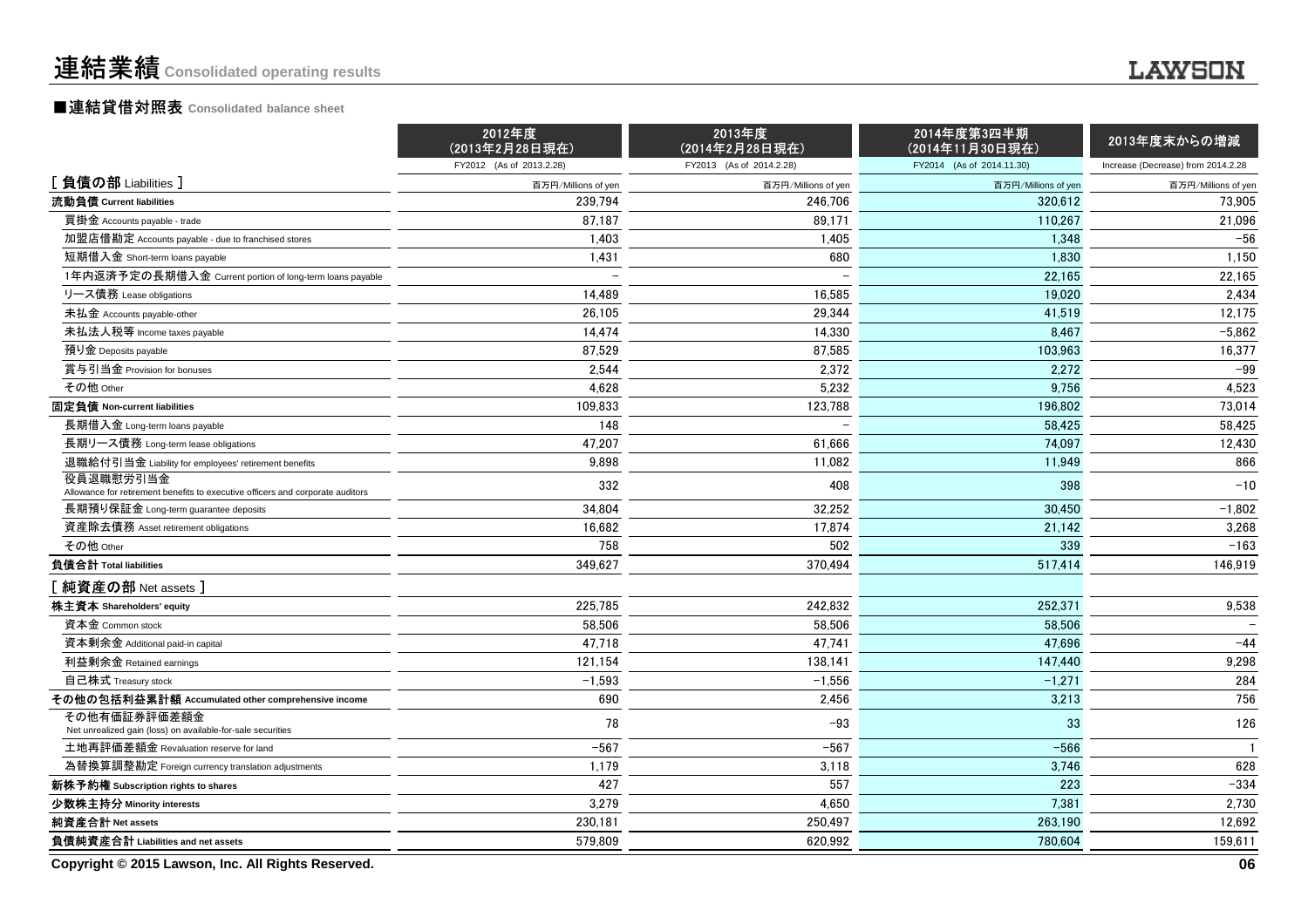## ■連結キャッシュ・フロー計算書 **Consolidated statement of cash flows**

|                                                                                                                   | 2012年度第3四半期累計期間       | 2013年度第3四半期累計期間       | 2014年度第3四半期累計期間       | 前年増減                |
|-------------------------------------------------------------------------------------------------------------------|-----------------------|-----------------------|-----------------------|---------------------|
| Ⅰ.営業活動によるキャッシュ・フロー                                                                                                | 2012.3.1 - 2012.11.30 | 2013.3.1 - 2013.11.30 | 2014.3.1 - 2014.11.30 | Increase (Decrease) |
| I. Net cash provided by (used in) operating activities                                                            | 百万円/Millions of yen   | 百万円/Millions of yen   | 百万円/Millions of yer   | 百万円/Millions of yen |
| 税金等調整前四半期純利益 Income before income taxes                                                                           | 49.628                | 51.143                | 56.097                | 4.953               |
| 減価償却費 Depreciation and amortization                                                                               | 32,058                | 34,963                | 30.197                | $-4,765$            |
| 減損損失 Impairment loss                                                                                              | 2.744                 | 2.075                 | 2,687                 | 612                 |
| 売上債権の増減額(マイナスは増加)<br>Decrease (increase) in notes and accounts receivable                                         | $-9,055$              | $-9,105$              | $-4.555$              | 4,549               |
| 仕入債務の増減額(マイナスは減少)<br>Increase (decrease) in notes and accounts payable                                            | 8,499                 | 13,646                | 15,383                | 1,736               |
| 未払金の増減額(マイナスは減少) Increase (decrease) in accounts payable - other                                                  | 7,202                 | 4,680                 | 10.755                | 6,075               |
| 預り金の増減額(マイナスは減少) Increase (decrease) in deposits payable                                                          | $-5.048$              | 3.932                 | 15.940                | 12.007              |
| 法人税等の支払額 Income taxes paid                                                                                        | $-26.185$             | $-26,957$             | $-26,159$             | 797                 |
| その他 Other - net                                                                                                   | $-13,974$             | $-5,202$              | $-8,194$              | $-2,992$            |
| 営業活動によるキャッシュ・フロー Net cash provided by (used in) operating activities                                              | 45,869                | 69,176                | 92,151                | 22,974              |
| Ⅱ.投資活動によるキャッシュ・フロー<br>II.Net cash provided by (used in) investing activities                                      |                       |                       |                       |                     |
| 定期預金の預入による支出 Payments into time deposits                                                                          | $-23,900$             | $-14,000$             | $-11,200$             | 2,800               |
| 定期預金の払戻による収入 Proceeds from withdrawal of time deposits                                                            | 22,000                | 12,000                | 8,100                 | $-3,900$            |
| 関係会社株式の取得による支出 Increase in advances to associated company                                                         | $-1,312$              | $-4,010$              | $-2,801$              | 1,209               |
| 連結の範囲の変更を伴う子会社株式の取得による支出<br>Purchase of investments in subsidiaries resulting in change in scope of consolidation |                       |                       | $-41.381$             | $-41.381$           |
| 有形固定資産の取得による支出 Purchase of property, plant and equipment                                                          | $-28.202$             | $-24.411$             | $-28.350$             | $-3.938$            |
| 無形固定資産の取得による支出 Purchase of intangible assets                                                                      | $-3.902$              | $-3.439$              | $-4.681$              | $-1.241$            |
| 長期前払費用の取得による支出 Purchase of long-term prepaid expenses                                                             | $-1,958$              | $-1,734$              | $-3,232$              | $-1,498$            |
| その他 Other - net                                                                                                   | $-3,898$              | $-4,503$              | $-1,024$              | 3,478               |
| 投資活動によるキャッシュ・フロー Net cash provided by (used in) investing activities                                              | $-41.173$             | $-40.099$             | $-84.571$             | $-44,471$           |
| Ⅲ.財務活動によるキャッシュ・フロー<br>III. Net cash provided by (used in) financing activities                                    |                       |                       |                       |                     |
| 短期借入金の純増減額 Net increase (decrease) in short-term loans payable                                                    | 1,289                 | $-937$                | 1,150                 | 2,087               |
| 長期借入れによる収入 Proceeds from long-term loans payable                                                                  |                       |                       | 59,000                | 59.000              |
| リース債務の返済による支出 Repayments of lease obligations                                                                     | $-10.073$             | $-12.758$             | $-15.221$             | $-2.463$            |
| 配当金の支払額 Cash dividends paid                                                                                       | $-19,278$             | $-20,978$             | $-22,979$             | $-2,000$            |
| 少数株主からの払込みによる収入<br>Proceeds from stock issuance to minority shareholders                                          |                       |                       | 2.000                 | 2,000               |
| その他 Other - net                                                                                                   | $-504$                | 125                   | $-247$                | $-373$              |
| 財務活動によるキャッシュ・フロー Net cash provided by (used in) financing activities                                              | $-28.566$             | $-34.548$             | 23.701                | 58,249              |
| IV.現金及び現金同等物の期末残高<br>IV. Cash and cash equivalents at end of period                                               | 49,800                | 68,592                | 100.718               | 32,125              |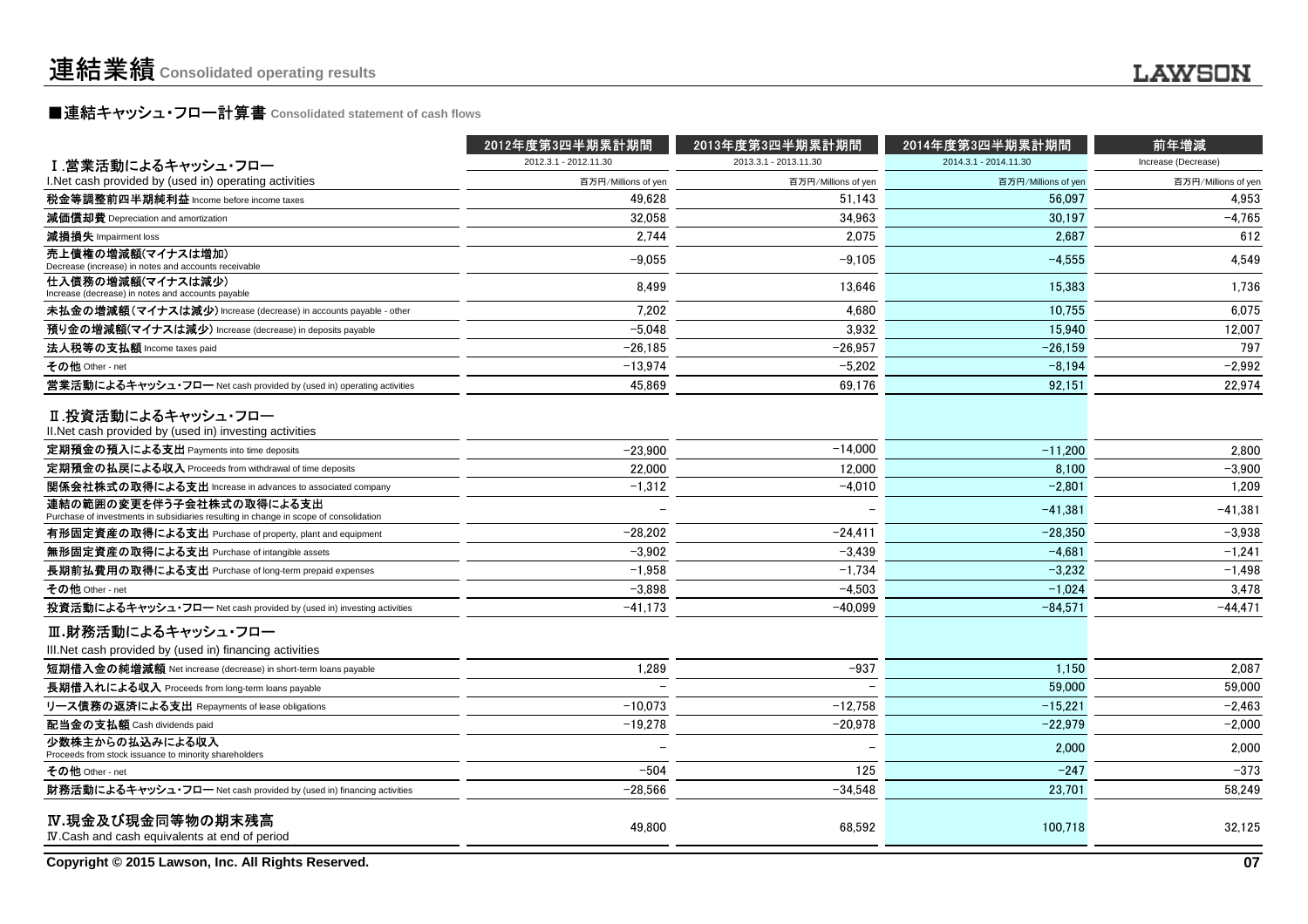#### **■関係会社の状況 Subsidiaries and equity method affiliates**

| 1.連結子会社                                   |                                                                                                                                      | (株)ローソンマート <sup>*2</sup>                                                                  |                     |                                            | 上海華聯羅森有限公司                                                                                 |                     |                                                                                             | 重慶羅森便利店有限公司            |                     |  |
|-------------------------------------------|--------------------------------------------------------------------------------------------------------------------------------------|-------------------------------------------------------------------------------------------|---------------------|--------------------------------------------|--------------------------------------------------------------------------------------------|---------------------|---------------------------------------------------------------------------------------------|------------------------|---------------------|--|
| 1.Consolidated subsidiaries               |                                                                                                                                      | Lawson Mart, Inc.                                                                         |                     |                                            | Shanghai Hualian Lawson, Inc.                                                              |                     |                                                                                             | Chongqing Lawson, Inc. |                     |  |
| 設立日 Date of establishment                 |                                                                                                                                      | 2013年11月 2013.11                                                                          |                     |                                            | 1996年2月 1996.2                                                                             |                     |                                                                                             | 2010年4月 2010.4         |                     |  |
| 決算月 Fiscal year end                       |                                                                                                                                      | 2月 February                                                                               |                     |                                            | 12月 December                                                                               |                     | 12月 December                                                                                |                        |                     |  |
| $*1$<br>グループ出資比率 Share of group companies |                                                                                                                                      | 100.0%                                                                                    |                     |                                            | 94.0%                                                                                      |                     |                                                                                             | 100.0%                 |                     |  |
| 事業内容 Business activities                  | 「ローソンマート」「ローソンストア100」の店舗運営<br>及び指導並びに商品関連事業<br>Store operation and merchandising function of<br>"LAWSON MART" and "LAWSON STORE100". |                                                                                           |                     |                                            | 中国上海市におけるコンビニエンスストア事業<br>Lawson's chain-store development and operation in Shanghai, China |                     | 中国重慶市におけるコンビニエンスストア事業<br>Lawson's chain-store development and operation in Chongqing, China |                        |                     |  |
| 他出資者 Other shareholders                   |                                                                                                                                      |                                                                                           |                     | - 百聯集団有限公司 BAILIAN (GROUP) CO              |                                                                                            | 6.0%                |                                                                                             |                        |                     |  |
|                                           | 2013.11                                                                                                                              | 2014.2                                                                                    | 2014 11             | 2013.9                                     | 2013.12                                                                                    | 2014.9              | 2013.9                                                                                      | 2013.12                | 2014.9              |  |
|                                           |                                                                                                                                      |                                                                                           | 百万円/Millions of yen |                                            |                                                                                            | 百万円/Millions of yen |                                                                                             |                        | 百万円/Millions of yen |  |
| チェーン全店売上高 Total net sales                 | $\overline{\phantom{a}}$                                                                                                             | 6.024                                                                                     | 57.272              | 822                                        | 1.169                                                                                      | 812                 | 1,117                                                                                       | 1,770                  | 2,087               |  |
| <b>営業総収入</b> Total operating revenues     | $-$                                                                                                                                  | 6,667                                                                                     | 60.547              | 713                                        | 1,289                                                                                      | 684                 | 1,163                                                                                       | 1,843                  | 2,248               |  |
| 営業利益 Operating profit                     | $\overline{\phantom{m}}$                                                                                                             | 99                                                                                        | $-1.445$            | $-417$                                     | $-404$                                                                                     | $-525$              | $-560$                                                                                      | $-840$                 | $-598$              |  |
| 経常利益 Recurring profit                     | $\overline{\phantom{m}}$                                                                                                             | 98                                                                                        | $-1,437$            | $-456$                                     | $-476$                                                                                     | $-537$              | $-550$                                                                                      | $-823$                 | $-580$              |  |
| 当期純利益 Net profit                          | $\overline{\phantom{a}}$                                                                                                             | 51                                                                                        | $-1,569$            | $-935$                                     | $-1,568$                                                                                   | $-706$              | $-559$                                                                                      | $-832$                 | $-675$              |  |
|                                           |                                                                                                                                      | 大連羅森便利店有限公司                                                                               |                     |                                            | Saha Lawson, Co., Ltd.                                                                     |                     |                                                                                             |                        |                     |  |
|                                           |                                                                                                                                      | Dalian Lawson, Inc.                                                                       |                     |                                            |                                                                                            |                     |                                                                                             |                        |                     |  |
| 設立日 Date of establishment                 |                                                                                                                                      | 2011年9月 2011.9                                                                            |                     |                                            | 2012年11月 2012.11                                                                           |                     |                                                                                             |                        |                     |  |
| 決算月 Fiscal year end                       |                                                                                                                                      | 12月 December                                                                              |                     |                                            | 12月 December                                                                               |                     |                                                                                             |                        |                     |  |
| $*1$<br>グループ出資比率 Share of group companies |                                                                                                                                      | 98.3%                                                                                     |                     |                                            | 49.0%                                                                                      |                     |                                                                                             |                        |                     |  |
| 事業内容 Business activities                  |                                                                                                                                      | 中国大連市におけるコンビニエンスストア事業<br>Lawson's chain-store development and operation in Dailian, China |                     |                                            | タイにおけるコンビニエンスストア事業<br>Operating stores "LAWSON 108" and "108SHOP" in Thailand              |                     |                                                                                             |                        |                     |  |
| 他出資者 Other shareholders                   | 大連亜恵快餐有限公司 ACASYA. INC.                                                                                                              |                                                                                           |                     | 1.7% Saha Pathanapibul Plc. Co., Ltd.      |                                                                                            | 20.0%               |                                                                                             |                        |                     |  |
|                                           |                                                                                                                                      |                                                                                           |                     | - Sahapattana Inter Holding Plc. Co., Ltd. |                                                                                            | 9.0%                |                                                                                             |                        |                     |  |
|                                           |                                                                                                                                      |                                                                                           |                     | - I.C.C. International Plc. Co., Ltd.      |                                                                                            | 9.0%                |                                                                                             |                        |                     |  |
|                                           |                                                                                                                                      |                                                                                           |                     | - Thai Presidence Food Plc. Co., Ltd.      |                                                                                            | 9.0%                |                                                                                             |                        |                     |  |
|                                           |                                                                                                                                      |                                                                                           |                     | - Others                                   |                                                                                            | 4.0%                |                                                                                             |                        |                     |  |
|                                           | 2013.9                                                                                                                               | 2013.12                                                                                   | 2014.9              | 2013.9                                     | 2013.12                                                                                    | 2014.9              |                                                                                             |                        |                     |  |
|                                           |                                                                                                                                      |                                                                                           | 百万円/Millions of yen |                                            |                                                                                            | 百万円/Millions of yen |                                                                                             |                        |                     |  |
| チェーン全店売上高 Total net sales                 | 334                                                                                                                                  | 514                                                                                       | 629                 | 4.062                                      | 5,820                                                                                      | 5,130               |                                                                                             |                        |                     |  |
| 営業総収入 Total operating revenues            | 334                                                                                                                                  | 515                                                                                       | 641                 | 4,156                                      | 5,959                                                                                      | 5,351               |                                                                                             |                        |                     |  |
| 営業利益 Operating profit                     | $-131$                                                                                                                               | $-226$                                                                                    | $-185$              | $-196$                                     | $-338$                                                                                     | $-505$              |                                                                                             |                        |                     |  |
| 経常利益 Recurring profit                     | $-110$                                                                                                                               | $-204$                                                                                    | $-184$              | $-178$                                     | $-308$                                                                                     | $-483$              |                                                                                             |                        |                     |  |
| 当期純利益 Net profit                          | $-114$                                                                                                                               | $-210$                                                                                    | $-184$              | $-186$                                     | $-524$                                                                                     | $-505$              |                                                                                             |                        |                     |  |
| (注)                                       |                                                                                                                                      |                                                                                           |                     |                                            | Notes:                                                                                     |                     |                                                                                             |                        |                     |  |

<sup>(</sup>注)

\*1 グループ出資比率には、㈱ローソンからの出資のほか、グループ企業からの出資を含みます。

 \*2 ローソンマート/ローソンストア100事業全体の営業利益(社内管理ベース)は、2014年度第3四半期累計で78百万円となっております。これは、㈱ローソンマートの営業利益に、㈱ローソンLM/LS100事業本部の社内管理上の営業利益を合算して算出したものです。

Notes:

\*1 Share of group companies includes investments from group companies besides investments from Lawson, Inc..

 \*2 According to our internal calculation, the combined operating profit of LAWSON MART and LAWSON STORE100 business has made a total of 78 million yen in consolidated cumulative third quarter of fiscal year 2014. This total was calculated by adding the operating profitfigure of Lawson Mart, Inc. together with the operating profit for Lawson, Inc.'s LAWSON MART and LAWSON STORE100 business division.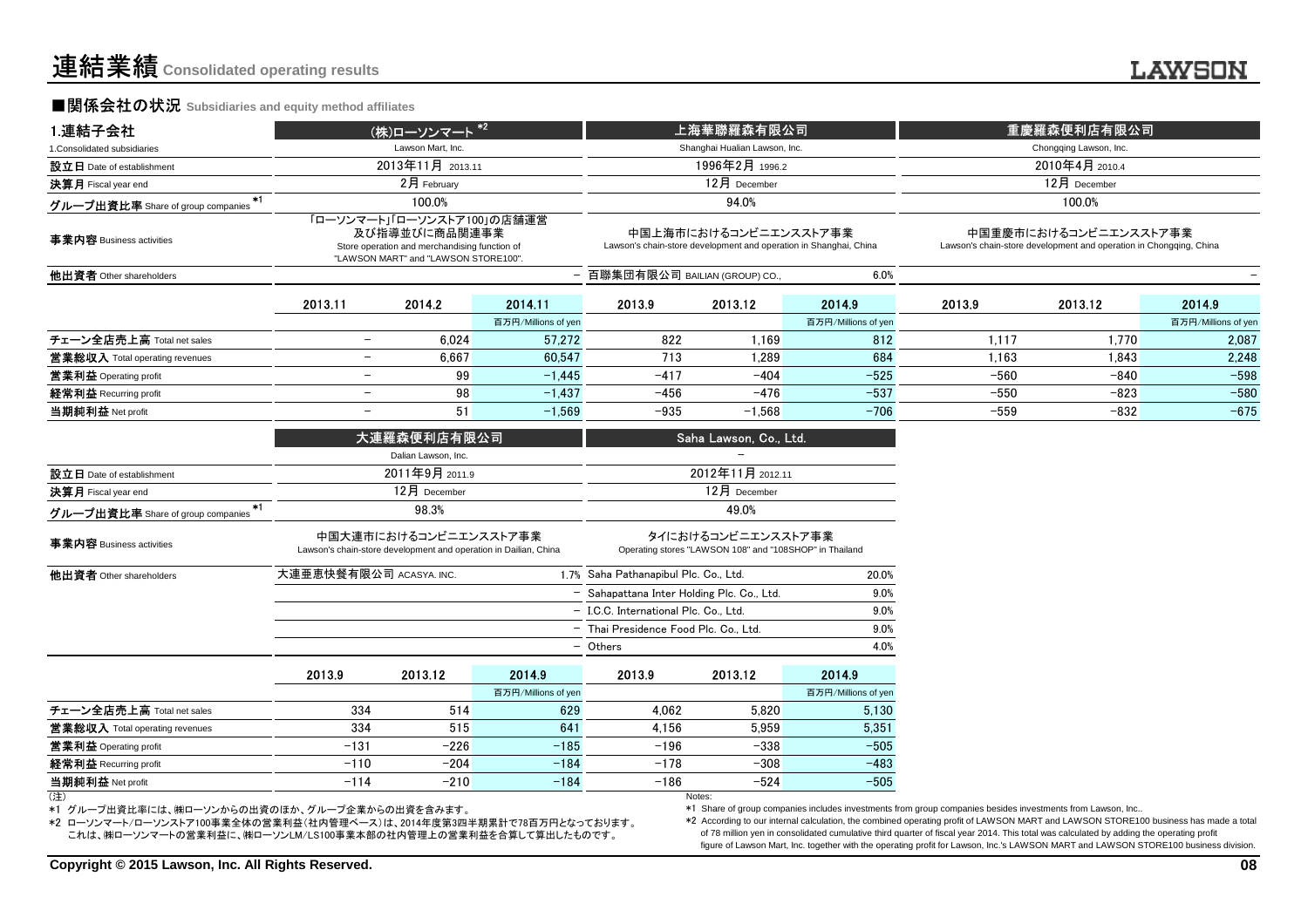#### **■関係会社の状況 Subsidiaries and equity method affiliates**

|                                           |                                                                                                            | (株)ローソンHMVエンタテイメント             |                          |                          | ユナイテッド・シネマ(株) <sup>*2 </sup>                                     |                                         |                                           | (株)ローソン・エイティエム・ネットワークス            |                     |
|-------------------------------------------|------------------------------------------------------------------------------------------------------------|--------------------------------|--------------------------|--------------------------|------------------------------------------------------------------|-----------------------------------------|-------------------------------------------|-----------------------------------|---------------------|
|                                           |                                                                                                            | Lawson HMV Entertainment. Inc. |                          |                          | United Cinemas Co., Ltd.                                         |                                         |                                           | Lawson ATM Networks, Inc.         |                     |
| 設立日 Date of establishment                 |                                                                                                            | 1992年7月1992.7                  |                          |                          | 1999年10月 1999.10                                                 |                                         |                                           | 2001年5月 2001.5                    |                     |
| 決算月 Fiscal year end                       |                                                                                                            | $2月$ February                  |                          |                          | 3月 March                                                         |                                         | 2月 February                               |                                   |                     |
| $*1$<br>グループ出資比率 Share of group companies |                                                                                                            | 100.0%                         |                          |                          | 100.0%                                                           |                                         | 76.5%                                     |                                   |                     |
| 事業内容 Business activities                  | チケット販売・情報提供サービス業、音楽・映像ソフトの販売<br>Ticket sales, e-commerce, advertising sales and other marketing activities |                                |                          |                          | 映画館の運営及び関連事業<br>Operation of movie theaters and related business |                                         |                                           | 現金自動預入払出機の運営<br>Operation of ATMs |                     |
| 他出資者 Other shareholders                   |                                                                                                            |                                |                          |                          |                                                                  |                                         | - 銀行(40行) Bank (40 companies)             |                                   | 23.2%               |
|                                           |                                                                                                            |                                |                          |                          |                                                                  |                                         | - セコム株式会社 SECOM Co., ltd.                 |                                   | 0.1%                |
|                                           |                                                                                                            |                                | $\overline{\phantom{m}}$ |                          |                                                                  |                                         | - 沖電気工業株式会社 Oki Electric Industry Co., It |                                   | 0.1%                |
|                                           |                                                                                                            |                                |                          |                          |                                                                  | - 日本通運株式会社 NIPPON EXPRESS Co., ltd.     |                                           | 0.1%                              |                     |
|                                           | 2013.11                                                                                                    | 2014.2                         | 2014.11                  | 2013.9                   | 2014.3                                                           | 2014.9                                  | 2013.11                                   | 2014.2                            | 2014.11             |
|                                           |                                                                                                            |                                | 百万円/Millions of yen      |                          |                                                                  | 百万円/Millions of yen                     |                                           |                                   | 百万円/Millions of yen |
| 営業総収入 Total operating revenues            | 34.989                                                                                                     | 45.313                         | 33.865                   | $\qquad \qquad -$        | $\overline{\phantom{m}}$                                         | 1.609                                   | 18.511                                    | 24.188                            | 17.811              |
| 営業利益 Operating profit                     | 2.144                                                                                                      | 2.818                          | 2.432                    | $\qquad \qquad -$        | $\overline{\phantom{m}}$                                         | 139                                     | 4.794                                     | 6.089                             | 4.669               |
| 経常利益 Recurring profit                     | 2.131                                                                                                      | 2.805                          | 2,427                    | $\overline{\phantom{0}}$ | $\qquad \qquad$                                                  | 140                                     | 4.691                                     | 5.954                             | 4,584               |
| 当期純利益 Net profit                          | 1.893                                                                                                      | 2.450                          | 2,534                    |                          | $\overline{\phantom{m}}$                                         | 118                                     | 2.907                                     | 3.689                             | 2.839               |
|                                           |                                                                                                            |                                |                          |                          |                                                                  |                                         |                                           |                                   | 台数/Unit             |
|                                           |                                                                                                            |                                |                          |                          |                                                                  | <b>ATM設置台数 Number of ATMs installed</b> | 10.032                                    | 10.118                            | 10.591              |

|                                           |          | (株)スマートキッチン <sup>*3</sup>       |                     | (株)ベストプラクティス       |                                                                         |                     |  |
|-------------------------------------------|----------|---------------------------------|---------------------|--------------------|-------------------------------------------------------------------------|---------------------|--|
|                                           |          | Smart Kitchen, Inc.             |                     | BestPractice, Inc. |                                                                         |                     |  |
| 設立日 Date of establishment                 |          | 2012年6月 2012.6                  |                     |                    | 2004年3月 2004.3                                                          |                     |  |
| <b>決算月</b> Fiscal year end                |          | $2月$ February                   |                     | 2月 February        |                                                                         |                     |  |
| $*1$<br>グループ出資比率 Share of group companies |          | 100.0%                          |                     |                    | 100.0%                                                                  |                     |  |
| 事業内容 Business activities                  |          | 食品·食材のEC事業<br>Foods EC business |                     |                    | 店舗の経営の実態調査・分析業務<br>On-site inspections and analysis of store management |                     |  |
| 他出資者 Other shareholders                   |          |                                 |                     |                    |                                                                         |                     |  |
|                                           | 2013.11  | 2014.2                          | 2014.11             | 2013.11            | 2014.2                                                                  | 2014.11             |  |
|                                           |          |                                 | 百万円/Millions of yen |                    |                                                                         | 百万円/Millions of yen |  |
| 営業総収入 Total operating revenues            | 520      | 726                             | 309                 | 840                | 1.079                                                                   | 841                 |  |
| 営業利益 Operating profit                     | $-1.236$ | $-1.489$                        | $-318$              | 156                | 180                                                                     | 131                 |  |
| <b>経常利益</b> Recurring profit              | $-1.240$ | $-1.499$                        | $-319$              | 157                | 180                                                                     | 131                 |  |
| 当期純利益 Net profit                          | $-1,240$ | $-1,519$                        | 1.061               | 94                 | 98                                                                      | 100                 |  |
| (注)                                       |          |                                 |                     | Notes:             |                                                                         |                     |  |

(注)

\*1 グループ出資比率には、㈱ローソンからの出資のほか、グループ企業からの出資を含みます。

\*2 当社グループは、2014年8月28日にユナイテッド・シネマ(株)の親会社株式を取得した事に伴い、

\*3 (株)スマートキッチンは2014年7月1日に吸収分割を行い、当社が当該事業を承継いたしました。同社を連結子会社化いたしました。なお、上表中の財務諸表数値は、連結財務諸表への取り込み数値です。 \*1 Share of group companies includes investments from group companies besides investments from Lawson, Inc..

\*2 Lawson group has consolidated with United Cinemas Co., Ltd. as its consolidated subsidiary since it acquired parent company shares of

United Cinemas Co., Ltd. on August 28, 2014. In addition, the above numbers are results arising since the date of acquisition.

\*3 Smart Kitchen, Inc. conducted an absorbtion-type company split and Lawson, Inc. has succeeded its business on July 1, 2014.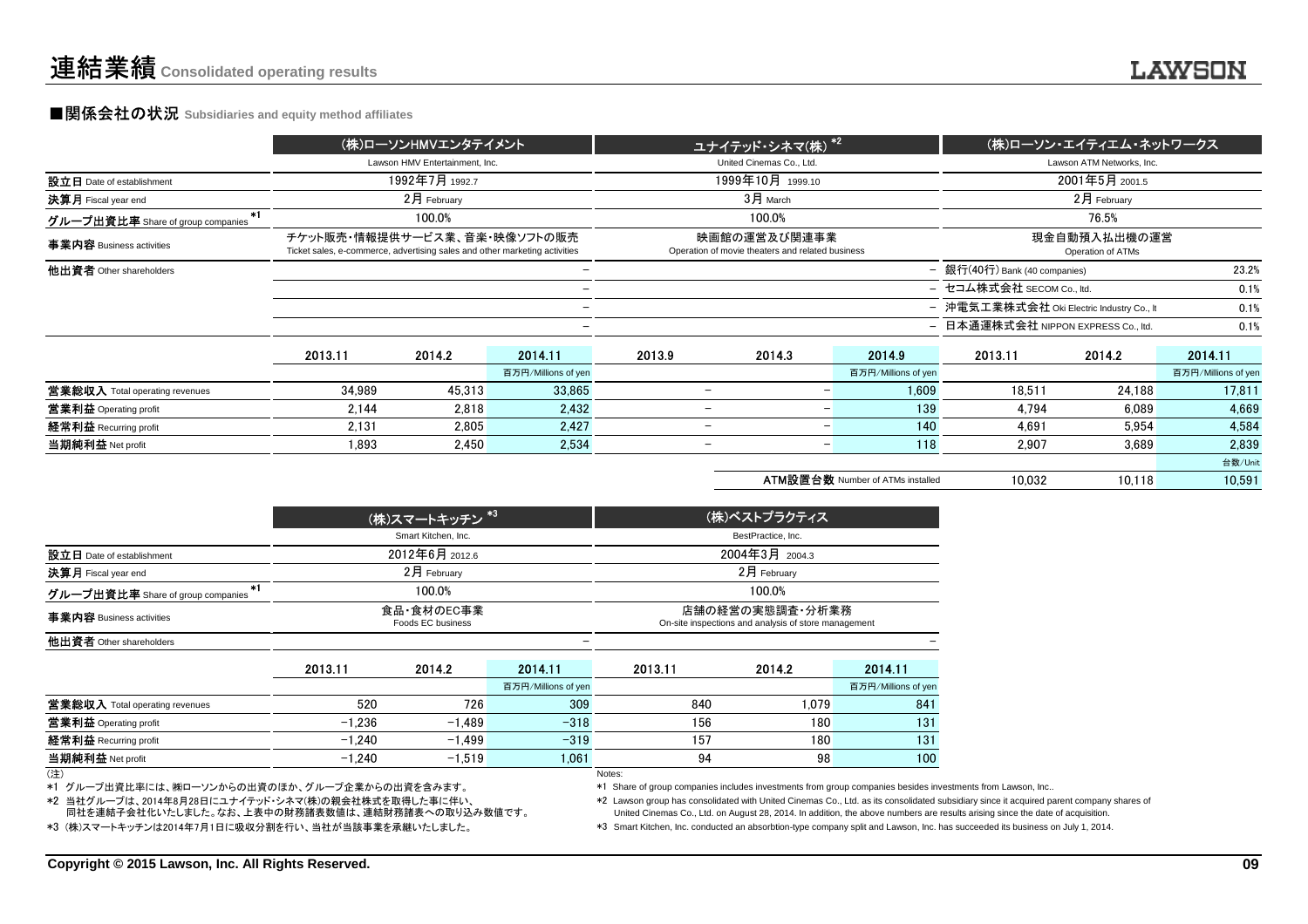### ■関係会社の状況 **Subsidiaries and equity method affiliates**

|                                        |                                                                             | (株)SCI         |                     |  |  |  |
|----------------------------------------|-----------------------------------------------------------------------------|----------------|---------------------|--|--|--|
|                                        |                                                                             | SCI, Inc.      |                     |  |  |  |
| 設立日 Date of establishment              |                                                                             | 2012年7月 2012.7 |                     |  |  |  |
| 決算月 Fiscal year end                    |                                                                             | 2月 February    |                     |  |  |  |
| ÷<br>グループ出資比率 Share of group companies |                                                                             | 100.0%         |                     |  |  |  |
| 事業内容 Business activities               | SCM機能子会社<br>Serving supply chain management of convenience store businesses |                |                     |  |  |  |
| 他出資者 Other shareholders                |                                                                             |                |                     |  |  |  |
|                                        | 2013.11                                                                     | 2014.2         | 2014.11             |  |  |  |
|                                        |                                                                             |                | 百万円/Millions of yen |  |  |  |
| 取扱高 Gross sales                        | 57.436                                                                      | 74.460         | 64.740              |  |  |  |
| 営業利益 Operating profit                  | 328                                                                         | 509            | 985                 |  |  |  |
| 経常利益 Recurring profit                  | 328                                                                         | 509            | 985                 |  |  |  |
| 当期純利益 Net profit                       | 198                                                                         | 300            | 567                 |  |  |  |

|                                   |                          | SCI, Inc.                                                                        |                     |         |                                                                                     |                     |                                     |                                                                                           |                     |  |
|-----------------------------------|--------------------------|----------------------------------------------------------------------------------|---------------------|---------|-------------------------------------------------------------------------------------|---------------------|-------------------------------------|-------------------------------------------------------------------------------------------|---------------------|--|
| 設立日 Date of establishment         |                          | 2012年7月 2012.7                                                                   |                     |         |                                                                                     |                     |                                     |                                                                                           |                     |  |
| 決算月 Fiscal year end               |                          | 2月 February                                                                      |                     |         |                                                                                     |                     |                                     |                                                                                           |                     |  |
| グループ出資比率 Share of group companies |                          | 100.0%                                                                           |                     |         |                                                                                     |                     |                                     |                                                                                           |                     |  |
| 事業内容 Business activities          |                          | SCM機能子会社<br>Serving supply chain management of convenience store businesses      |                     |         |                                                                                     |                     |                                     |                                                                                           |                     |  |
| 他出資者 Other shareholders           |                          |                                                                                  |                     |         |                                                                                     |                     |                                     |                                                                                           |                     |  |
|                                   | 2013.11                  | 2014.2                                                                           | 2014.11             |         |                                                                                     |                     |                                     |                                                                                           |                     |  |
|                                   |                          |                                                                                  | 百万円/Millions of yen |         |                                                                                     |                     |                                     |                                                                                           |                     |  |
| 取扱高 Gross sales                   | 57,436                   | 74,460                                                                           | 64,740              |         |                                                                                     |                     |                                     |                                                                                           |                     |  |
| 営業利益 Operating profit             | 328                      | 509                                                                              | 985                 |         |                                                                                     |                     |                                     |                                                                                           |                     |  |
| 経常利益 Recurring profit             | 328                      | 509                                                                              | 985                 |         |                                                                                     |                     |                                     |                                                                                           |                     |  |
| 当期純利益 Net profit                  | 198                      | 300                                                                              | 567                 |         |                                                                                     |                     |                                     |                                                                                           |                     |  |
| 2.持分法適用関連会社                       |                          | (株)ローソン沖縄                                                                        |                     |         | (株)ローソン南九州                                                                          |                     |                                     | PT MIDI UTAMA INDONESIA Tbk                                                               |                     |  |
| 2. Equity method affiliates       |                          | Lawson Okinawa, Inc.                                                             |                     |         | Lawson Minamikyushu, Inc.                                                           |                     |                                     |                                                                                           |                     |  |
| 設立日 Date of establishment         |                          | 2009年10月 2009.10                                                                 |                     |         | 2013年5月 2013.5                                                                      |                     |                                     | 2007年6月 2007.6                                                                            |                     |  |
| 決算月 Fiscal year end               |                          | 2月 February                                                                      |                     |         | 2月 February                                                                         |                     | 12月 December                        |                                                                                           |                     |  |
| グループ出資比率 Share of group companies |                          | 49.0%                                                                            |                     |         | 49.0%                                                                               |                     |                                     | 30.0%                                                                                     |                     |  |
| 事業内容 Business activities          |                          | 沖縄県におけるコンビニエンスストア事業<br>Lawson's chain-store development and operation in Okinawa |                     |         | 鹿児島県におけるコンビニエンスストア事業<br>Lawson's chain-store development and operation in Kagoshima |                     |                                     | インドネシアにおける小型スーパーマーケット事業<br>Business activities general trading in minimarket in Indonesia |                     |  |
| 他出資者 Other shareholders           | 株式会社サンエー SAN-A CO., LTD. |                                                                                  |                     |         | 51.0% 南国殖産株式会社 Nangoku Corporation Co., L                                           |                     | 51.0% PT Sumber Alfaria Trijaya Tbk |                                                                                           | 56.7%               |  |
|                                   |                          |                                                                                  |                     |         |                                                                                     |                     | $-$ Rullyanto                       |                                                                                           | 0.4%                |  |
|                                   |                          |                                                                                  |                     |         |                                                                                     |                     | - Others                            |                                                                                           | 12.9%               |  |
|                                   | 2013.11                  | 2014.2                                                                           | 2014.11             | 2013.11 | 20142                                                                               | 2014 11             | 2013.9                              | 2013.12                                                                                   | 2014.9              |  |
|                                   |                          |                                                                                  | 百万円/Millions of yen |         |                                                                                     | 百万円/Millions of yen |                                     |                                                                                           | 百万円/Millions of yen |  |
| 営業総収入 Total operating revenues    | 3.163                    | 4,199                                                                            | 3,501               |         | $\overline{\phantom{0}}$                                                            | 2,752               | 30,782                              | 42,886                                                                                    | 39,358              |  |
| 営業利益 Operating profit             | 840                      | 1,051                                                                            | 919                 |         | $\overline{\phantom{0}}$                                                            | $-253$              | 737                                 | 1,265                                                                                     | 1,155               |  |
| 経常利益 Recurring profit             | 845                      | 1.058                                                                            | 929                 |         | $\overline{\phantom{0}}$                                                            | $-255$              | 298                                 | 656                                                                                       | 557                 |  |
| 当期純利益 Net profit                  | 662                      | 792                                                                              | 566                 |         | $\overline{\phantom{m}}$                                                            | $-269$<br>-1        | 275                                 | 566                                                                                       | 460                 |  |
| (注)                               |                          |                                                                                  |                     | Note:   |                                                                                     |                     |                                     |                                                                                           |                     |  |

(注)<br>\* グループ出資比率には、㈱ローソンからの出資のほか、グループ企業からの出資を含みます。 \* Sh

\* Share of group companies includes investments from group companies besides investments from Lawson, Inc..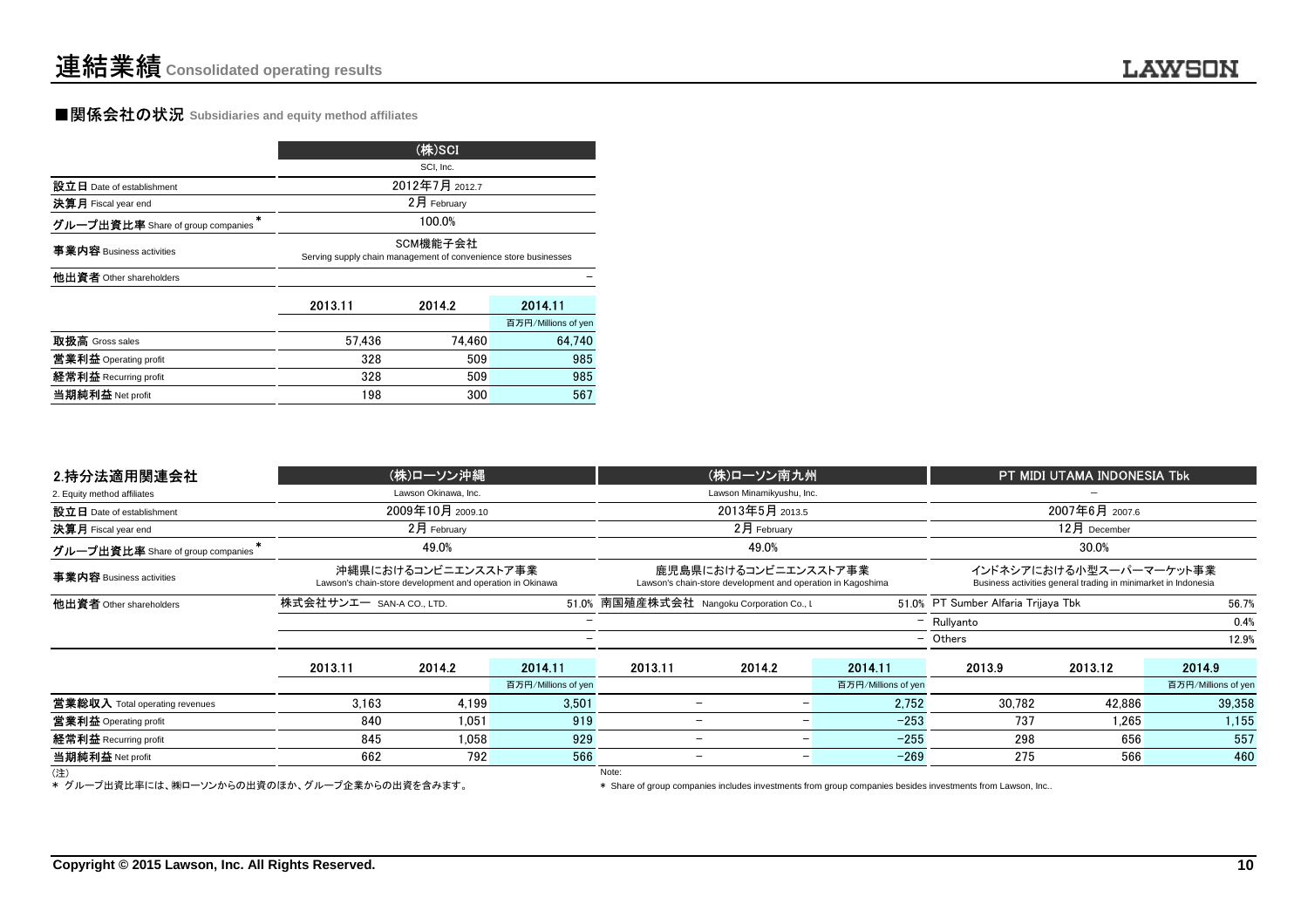### **■主な業績と予想** Results and forecasts for major financial indicators<br>
————————————————————

| 第3四半期/3Q<br>通期/Full year<br>通期/Full year<br>通期計画/Full year (Forecast)<br>第3四半期/3Q<br>第3四半期/3Q<br>2012.3.1 - 2013.2.28<br>2013.3.1 - 2014.2.28<br>2012.3.1 - 2012.11.30<br>2013.3.1 - 2013.11.30<br>2014.3.1 - 2014.11.30<br>2014.3.1 - 2015.2.28<br>金額/Amount<br>前年比/YoY<br>前年比/YoY<br>金額/Amount<br>前年比/YoY<br>金額/Amount<br>前年比/YoY<br>金額/Amount<br>前年比/YoY<br>金額/Amount<br>前年比/YoY<br>金額/Amount<br>104.4%<br>1,326,161<br>103.2%<br>110.8%<br>1,970,000<br>112.0%<br>1,285,174<br>104.8% 1,693,435<br>1,758,656<br>103.9%<br>1,470,020<br>加盟店売上高(百万円)<br>104.9%<br>111.2%<br>1.258.924<br>105.1% 1.659.592<br>1,301,355<br>103.4%<br>1.726.392<br>104.0%<br>1.446.575<br>Net sales of franchised stores (millions of yen)<br>直営店売上高(百万円)<br>26.249<br>33.842<br>87.3%<br>24.805<br>95.3%<br>94.5%<br>89.0%<br>94.5%<br>32.264<br>23.445<br>Net sales of Company-operated stores (millions of yen)<br>$*1$<br>104.9%<br>282.752<br>103.8%<br>107.6%<br>324.000<br>108.4%<br>215,991<br>225,324<br>104.3%<br>298.778<br>105.7%<br>242.416<br>196.900<br>225.385<br>108.6%<br>106.6%<br>258,061<br>105.6%<br>207,447<br>105.4%<br>275.441<br>106.7%<br>$\overline{\phantom{0}}$<br>(対チェーン全店売上高比)<br>15.3%<br>15.2%<br>15.3%<br>15.6%<br>15.7%<br>(Gross operating profit on Net sales of all convenience stores)<br>148,848<br>107.3%<br>106.8%<br>198,730<br>105.6%<br>157,949<br>106.1%<br>213,998<br>107.7%<br>169,527<br>(対チェーン全店売上高比)<br>11.6%<br>11.5%<br>11.7%<br>11.9%<br>12.2%<br>(Selling, general and administrative expenses on Net sales of all convenience<br>113.3%<br>106.0%<br>59.331<br>105.5%<br>103.0%<br>103.6%<br>112.8%<br>48.051<br>49.498<br>61.443<br>55.857<br>69.600<br>(対チェーン全店売上高比)<br>3.7%<br>3.5%<br>3.7%<br>3.5%<br>3.8%<br>(Operating profit on Net sales of all convenience stores)<br>48.060<br>106.1%<br>59.459<br>106.0%<br>104.6%<br>56,280<br>112.8%<br>68.500<br>110.2%<br>49.885<br>103.8%<br>62.171<br>26,103<br>142.1%<br>30,314<br>135.0%<br>29,074<br>111.4%<br>33,625<br>110.9%<br>31,325<br>107.7%<br>36.900<br>109.7%<br>$*2$<br>261.33<br>303.49<br>291.04<br>336.59<br>313.53<br>369.00<br>223.608<br>227.974<br>236,051<br>240.648<br>248.950<br>503.861<br>532.619<br>571.336<br>589.793<br>697.873<br>$\overline{\phantom{a}}$<br>2,234.26<br>2,277.90<br>2,357.18<br>2,403.21<br>2,487.30<br>$\overline{\phantom{0}}$<br>5.2%<br>5.9%<br>5.3%<br>6.0%<br>4.9%<br>$\overline{\phantom{0}}$<br>14.4%<br>11.9%<br>13.7%<br>12.6%<br>12.8%<br>$\overline{\phantom{0}}$<br>61.6%<br>70.2%<br>67.6%<br>64.4%<br>66.9%<br>$\overline{\phantom{0}}$<br>174.2%<br>173.6%<br>174.9%<br>181.3%<br>211.3%<br>$\overline{\phantom{0}}$<br>44.3%<br>42.7%<br>41.2%<br>40.7%<br>35.6%<br>- |                                                                                   | 2012年度/FY2012 |  |  |  | 2013年度/FY2013 <sup>*3</sup> | 2014年度/FY2014 <sup>*4</sup> |  |  |  |
|----------------------------------------------------------------------------------------------------------------------------------------------------------------------------------------------------------------------------------------------------------------------------------------------------------------------------------------------------------------------------------------------------------------------------------------------------------------------------------------------------------------------------------------------------------------------------------------------------------------------------------------------------------------------------------------------------------------------------------------------------------------------------------------------------------------------------------------------------------------------------------------------------------------------------------------------------------------------------------------------------------------------------------------------------------------------------------------------------------------------------------------------------------------------------------------------------------------------------------------------------------------------------------------------------------------------------------------------------------------------------------------------------------------------------------------------------------------------------------------------------------------------------------------------------------------------------------------------------------------------------------------------------------------------------------------------------------------------------------------------------------------------------------------------------------------------------------------------------------------------------------------------------------------------------------------------------------------------------------------------------------------------------------------------------------------------------------------------------------------------------------------------------------------------------------------------------------------------------------------------------------------------------------------------------------------------------------------------------------------------------------------------------------------------------------------------------------------------------------------------------------------------------------------------------------------------------------------------------------------------------------------------------------------------------------------------------------------------------------|-----------------------------------------------------------------------------------|---------------|--|--|--|-----------------------------|-----------------------------|--|--|--|
|                                                                                                                                                                                                                                                                                                                                                                                                                                                                                                                                                                                                                                                                                                                                                                                                                                                                                                                                                                                                                                                                                                                                                                                                                                                                                                                                                                                                                                                                                                                                                                                                                                                                                                                                                                                                                                                                                                                                                                                                                                                                                                                                                                                                                                                                                                                                                                                                                                                                                                                                                                                                                                                                                                                                  |                                                                                   |               |  |  |  |                             |                             |  |  |  |
|                                                                                                                                                                                                                                                                                                                                                                                                                                                                                                                                                                                                                                                                                                                                                                                                                                                                                                                                                                                                                                                                                                                                                                                                                                                                                                                                                                                                                                                                                                                                                                                                                                                                                                                                                                                                                                                                                                                                                                                                                                                                                                                                                                                                                                                                                                                                                                                                                                                                                                                                                                                                                                                                                                                                  |                                                                                   |               |  |  |  |                             |                             |  |  |  |
|                                                                                                                                                                                                                                                                                                                                                                                                                                                                                                                                                                                                                                                                                                                                                                                                                                                                                                                                                                                                                                                                                                                                                                                                                                                                                                                                                                                                                                                                                                                                                                                                                                                                                                                                                                                                                                                                                                                                                                                                                                                                                                                                                                                                                                                                                                                                                                                                                                                                                                                                                                                                                                                                                                                                  | チェーン全店売上高(百万円)<br>Net sales of all convenience stores (millions of yen)           |               |  |  |  |                             |                             |  |  |  |
|                                                                                                                                                                                                                                                                                                                                                                                                                                                                                                                                                                                                                                                                                                                                                                                                                                                                                                                                                                                                                                                                                                                                                                                                                                                                                                                                                                                                                                                                                                                                                                                                                                                                                                                                                                                                                                                                                                                                                                                                                                                                                                                                                                                                                                                                                                                                                                                                                                                                                                                                                                                                                                                                                                                                  |                                                                                   |               |  |  |  |                             |                             |  |  |  |
|                                                                                                                                                                                                                                                                                                                                                                                                                                                                                                                                                                                                                                                                                                                                                                                                                                                                                                                                                                                                                                                                                                                                                                                                                                                                                                                                                                                                                                                                                                                                                                                                                                                                                                                                                                                                                                                                                                                                                                                                                                                                                                                                                                                                                                                                                                                                                                                                                                                                                                                                                                                                                                                                                                                                  |                                                                                   |               |  |  |  |                             |                             |  |  |  |
|                                                                                                                                                                                                                                                                                                                                                                                                                                                                                                                                                                                                                                                                                                                                                                                                                                                                                                                                                                                                                                                                                                                                                                                                                                                                                                                                                                                                                                                                                                                                                                                                                                                                                                                                                                                                                                                                                                                                                                                                                                                                                                                                                                                                                                                                                                                                                                                                                                                                                                                                                                                                                                                                                                                                  | <b>営業総収入</b> (百万円) Gross operating revenue (millions of yen)                      |               |  |  |  |                             |                             |  |  |  |
|                                                                                                                                                                                                                                                                                                                                                                                                                                                                                                                                                                                                                                                                                                                                                                                                                                                                                                                                                                                                                                                                                                                                                                                                                                                                                                                                                                                                                                                                                                                                                                                                                                                                                                                                                                                                                                                                                                                                                                                                                                                                                                                                                                                                                                                                                                                                                                                                                                                                                                                                                                                                                                                                                                                                  | <b>営業総利益</b> (百万円) Gross operating profit (millions of yen)                       |               |  |  |  |                             |                             |  |  |  |
|                                                                                                                                                                                                                                                                                                                                                                                                                                                                                                                                                                                                                                                                                                                                                                                                                                                                                                                                                                                                                                                                                                                                                                                                                                                                                                                                                                                                                                                                                                                                                                                                                                                                                                                                                                                                                                                                                                                                                                                                                                                                                                                                                                                                                                                                                                                                                                                                                                                                                                                                                                                                                                                                                                                                  |                                                                                   |               |  |  |  |                             |                             |  |  |  |
|                                                                                                                                                                                                                                                                                                                                                                                                                                                                                                                                                                                                                                                                                                                                                                                                                                                                                                                                                                                                                                                                                                                                                                                                                                                                                                                                                                                                                                                                                                                                                                                                                                                                                                                                                                                                                                                                                                                                                                                                                                                                                                                                                                                                                                                                                                                                                                                                                                                                                                                                                                                                                                                                                                                                  | 販売費及び一般管理費(百万円)<br>Selling, general and administrative expenses (millions of yen) |               |  |  |  |                             |                             |  |  |  |
|                                                                                                                                                                                                                                                                                                                                                                                                                                                                                                                                                                                                                                                                                                                                                                                                                                                                                                                                                                                                                                                                                                                                                                                                                                                                                                                                                                                                                                                                                                                                                                                                                                                                                                                                                                                                                                                                                                                                                                                                                                                                                                                                                                                                                                                                                                                                                                                                                                                                                                                                                                                                                                                                                                                                  |                                                                                   |               |  |  |  |                             |                             |  |  |  |
|                                                                                                                                                                                                                                                                                                                                                                                                                                                                                                                                                                                                                                                                                                                                                                                                                                                                                                                                                                                                                                                                                                                                                                                                                                                                                                                                                                                                                                                                                                                                                                                                                                                                                                                                                                                                                                                                                                                                                                                                                                                                                                                                                                                                                                                                                                                                                                                                                                                                                                                                                                                                                                                                                                                                  | <b>営業利益</b> (百万円) Operating profit (millions of yen)                              |               |  |  |  |                             |                             |  |  |  |
|                                                                                                                                                                                                                                                                                                                                                                                                                                                                                                                                                                                                                                                                                                                                                                                                                                                                                                                                                                                                                                                                                                                                                                                                                                                                                                                                                                                                                                                                                                                                                                                                                                                                                                                                                                                                                                                                                                                                                                                                                                                                                                                                                                                                                                                                                                                                                                                                                                                                                                                                                                                                                                                                                                                                  |                                                                                   |               |  |  |  |                             |                             |  |  |  |
|                                                                                                                                                                                                                                                                                                                                                                                                                                                                                                                                                                                                                                                                                                                                                                                                                                                                                                                                                                                                                                                                                                                                                                                                                                                                                                                                                                                                                                                                                                                                                                                                                                                                                                                                                                                                                                                                                                                                                                                                                                                                                                                                                                                                                                                                                                                                                                                                                                                                                                                                                                                                                                                                                                                                  | 経常利益 (百万円) Recurring profit (millions of yen)                                     |               |  |  |  |                             |                             |  |  |  |
|                                                                                                                                                                                                                                                                                                                                                                                                                                                                                                                                                                                                                                                                                                                                                                                                                                                                                                                                                                                                                                                                                                                                                                                                                                                                                                                                                                                                                                                                                                                                                                                                                                                                                                                                                                                                                                                                                                                                                                                                                                                                                                                                                                                                                                                                                                                                                                                                                                                                                                                                                                                                                                                                                                                                  | 四半期(当期)純利益 (百万円) Net profit (millions of yen)                                     |               |  |  |  |                             |                             |  |  |  |
|                                                                                                                                                                                                                                                                                                                                                                                                                                                                                                                                                                                                                                                                                                                                                                                                                                                                                                                                                                                                                                                                                                                                                                                                                                                                                                                                                                                                                                                                                                                                                                                                                                                                                                                                                                                                                                                                                                                                                                                                                                                                                                                                                                                                                                                                                                                                                                                                                                                                                                                                                                                                                                                                                                                                  | 1株当たり四半期(当期)純利益 (円) Net profit per share (yen)                                    |               |  |  |  |                             |                             |  |  |  |
|                                                                                                                                                                                                                                                                                                                                                                                                                                                                                                                                                                                                                                                                                                                                                                                                                                                                                                                                                                                                                                                                                                                                                                                                                                                                                                                                                                                                                                                                                                                                                                                                                                                                                                                                                                                                                                                                                                                                                                                                                                                                                                                                                                                                                                                                                                                                                                                                                                                                                                                                                                                                                                                                                                                                  | 純資産 (百万円) Net assets (millions of yen)                                            |               |  |  |  |                             |                             |  |  |  |
|                                                                                                                                                                                                                                                                                                                                                                                                                                                                                                                                                                                                                                                                                                                                                                                                                                                                                                                                                                                                                                                                                                                                                                                                                                                                                                                                                                                                                                                                                                                                                                                                                                                                                                                                                                                                                                                                                                                                                                                                                                                                                                                                                                                                                                                                                                                                                                                                                                                                                                                                                                                                                                                                                                                                  | 総資産 (百万円) Total assets (millions of yen)                                          |               |  |  |  |                             |                             |  |  |  |
|                                                                                                                                                                                                                                                                                                                                                                                                                                                                                                                                                                                                                                                                                                                                                                                                                                                                                                                                                                                                                                                                                                                                                                                                                                                                                                                                                                                                                                                                                                                                                                                                                                                                                                                                                                                                                                                                                                                                                                                                                                                                                                                                                                                                                                                                                                                                                                                                                                                                                                                                                                                                                                                                                                                                  | 1株当たり純資産 (円) Net assets per share (yen)                                           |               |  |  |  |                             |                             |  |  |  |
|                                                                                                                                                                                                                                                                                                                                                                                                                                                                                                                                                                                                                                                                                                                                                                                                                                                                                                                                                                                                                                                                                                                                                                                                                                                                                                                                                                                                                                                                                                                                                                                                                                                                                                                                                                                                                                                                                                                                                                                                                                                                                                                                                                                                                                                                                                                                                                                                                                                                                                                                                                                                                                                                                                                                  | 総資産四半期(当期)純利益率 ROA                                                                |               |  |  |  |                             |                             |  |  |  |
|                                                                                                                                                                                                                                                                                                                                                                                                                                                                                                                                                                                                                                                                                                                                                                                                                                                                                                                                                                                                                                                                                                                                                                                                                                                                                                                                                                                                                                                                                                                                                                                                                                                                                                                                                                                                                                                                                                                                                                                                                                                                                                                                                                                                                                                                                                                                                                                                                                                                                                                                                                                                                                                                                                                                  | 自己資本四半期(当期)純利益率 ROE                                                               |               |  |  |  |                             |                             |  |  |  |
|                                                                                                                                                                                                                                                                                                                                                                                                                                                                                                                                                                                                                                                                                                                                                                                                                                                                                                                                                                                                                                                                                                                                                                                                                                                                                                                                                                                                                                                                                                                                                                                                                                                                                                                                                                                                                                                                                                                                                                                                                                                                                                                                                                                                                                                                                                                                                                                                                                                                                                                                                                                                                                                                                                                                  | 流動比率 Current ratio                                                                |               |  |  |  |                             |                             |  |  |  |
|                                                                                                                                                                                                                                                                                                                                                                                                                                                                                                                                                                                                                                                                                                                                                                                                                                                                                                                                                                                                                                                                                                                                                                                                                                                                                                                                                                                                                                                                                                                                                                                                                                                                                                                                                                                                                                                                                                                                                                                                                                                                                                                                                                                                                                                                                                                                                                                                                                                                                                                                                                                                                                                                                                                                  | 固定比率 Fixed ratio                                                                  |               |  |  |  |                             |                             |  |  |  |
|                                                                                                                                                                                                                                                                                                                                                                                                                                                                                                                                                                                                                                                                                                                                                                                                                                                                                                                                                                                                                                                                                                                                                                                                                                                                                                                                                                                                                                                                                                                                                                                                                                                                                                                                                                                                                                                                                                                                                                                                                                                                                                                                                                                                                                                                                                                                                                                                                                                                                                                                                                                                                                                                                                                                  | 自己資本比率 Shareholders' equity ratio                                                 |               |  |  |  |                             |                             |  |  |  |

(注)

\*1 営業総収入は直営店売上高、加盟店からの収入等の合計です。

\*2 通期計画の1株当たり当期純利益に関しては、2014年11月30日現在の期末発行済株式数を用いて算出しております。

\*3 当社は、連結子会社であった(株)九九プラスを2014年2月1日に吸収合併いたしました。

 \*4 当社の有形固定資産(リース資産を除く)の減価償却方法については、従来、定率法を採用しておりましたが、第1四 半期会計期間より定額法に変更しております。この変更により、従来の方法に比べて、営業利益及び経常利益の第3四半期の実績はそれぞれ6,822百万円増加しております。

#### Notes:

\*1 The gross operating revenues are a sum of total sales of Lawson stores and commissions from franchised stores.

\*2 Forecasted full-year net profit per share is calculated based on the number of outstanding shares as of November 30, 2014.

\*3 Lawson, Inc. merged with Ninety Nine Plus, Inc., which was its consolidated subsidiary, on February 1, 2014.

 \*4 For the depreciation method for property, store and equipment (except lease assets), Lawson, Inc. adopts straight-line method instead of declining-balance method from this fiscal year. Based on this change, operating profit, recurring profit are increased by 6,822 million yen respectively in the period from March 1,2014 to November 30,2014 compared to resultsusing declining-balance method.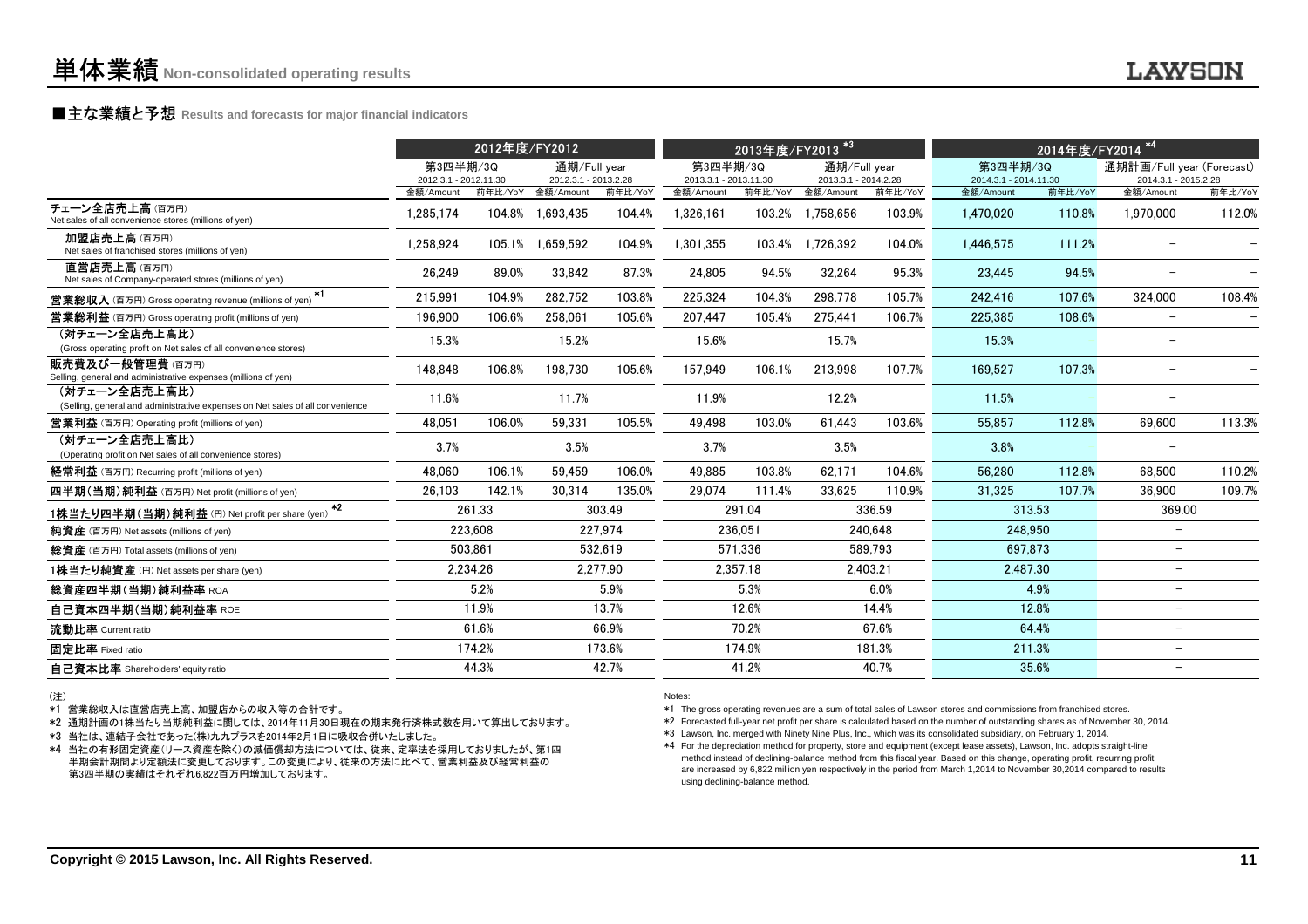### ■損益計算書 **Non-consolidated statement of income**

|                                                                  |                 | 2012年度第3四半期累計期間       | 2013年度第3四半期累計期間       |         | 2014年度第3四半期累計期間       |         | 前年増減                |
|------------------------------------------------------------------|-----------------|-----------------------|-----------------------|---------|-----------------------|---------|---------------------|
|                                                                  |                 | 2012.3.1 - 2012.11.30 | 2013.3.1 - 2013.11.30 |         | 2014.3.1 - 2014.11.30 |         | Increase (Decrease) |
|                                                                  |                 | 百万円/Millions of yen   | 百万円/Millions of yen   | 前年比/YoY | 百万円/Millions of yen   | 前年比/YoY | 百万円/Millions of yen |
| A.営業総収入 Gross operating revenues                                 | $B + E$         | 215,991               | 225,324               | 104.3%  | 242,416               | 107.6%  | 17,091              |
| <b>B.売上高</b> Net sales                                           |                 | 26,919                | 25,106                | 93.3%   | 23,966                | 95.5%   | $-1,139$            |
| $*2$<br>C.売上原価 Cost of goods sold                                |                 | 19,090                | 17,877                | 93.6%   | 17.031                | 95.3%   | $-846$              |
| $*3$<br>D.売上総利益 Gross profit on sales                            | $B - C$         | 7,829                 | 7,228                 | 92.3%   | 6,935                 | 95.9%   | $-293$              |
| <b>E.営業収入</b> Operating revenues                                 | $F + G$         | 189,071               | 200,218               | 105.9%  | 218,450               | 109.1%  | 18,231              |
| F.加盟店からの収入 Franchise commission from franchised stores           |                 | 169,237               | 178,036               | 105.2%  | 193,557               | 108.7%  | 15,520              |
| G.その他の営業収入 Other                                                 |                 | 19,833                | 22,182                | 111.8%  | 24,893                | 112.2%  | 2,710               |
| H.営業総利益 Gross operating profit                                   | $A - C = D + E$ | 196,900               | 207,447               | 105.4%  | 225,385               | 108.6%  | 17,937              |
| <b>I.販売費及び一般管理費</b> Selling, general and administrative expenses |                 | 148,848               | 157,949               | 106.1%  | 169,527               | 107.3%  | 11,578              |
| J.営業利益 Operating profit                                          | $H - I$         | 48,051                | 49,498                | 103.0%  | 55,857                | 112.8%  | 6,359               |
| 営業外収益 Non-operating income                                       |                 | 1,434                 | 1.873                 | 130.6%  | 2,458                 | 131.3%  | 585                 |
| 営業外費用 Non-operating expenses                                     |                 | 1,425                 | 1,486                 | 104.2%  | 2,035                 | 137.0%  | 549                 |
| 経常利益 Recurring profit                                            |                 | 48,060                | 49,885                | 103.8%  | 56,280                | 112.8%  | 6,394               |
| 特別利益 Extraordinary gain                                          |                 | 228                   | 990                   | 433.8%  | 94                    | 9.6%    | $-895$              |
| 特別損失 Extraordinary loss                                          |                 | 3,535                 | 4,134                 | 116.9%  | 4,799                 | 116.1%  | 664                 |
| 税引前四半期純利益 Income before income taxes                             |                 | 44,753                | 46,741                | 104.4%  | 51,575                | 110.3%  | 4,834               |
| 法人税、住民税及び事業税 Income taxes - current                              |                 | 17,936                | 17,501                | 97.6%   | 18.011                | 102.9%  | 510                 |
| 法人税等調整額 Deferred income taxes                                    |                 | 713                   | 165                   | 23.2%   | 2,238                 |         | 2,073               |
| 四半期純利益 Net profit                                                |                 | 26,103                | 29,074                | 111.4%  | 31,325                | 107.7%  | 2,250               |
|                                                                  |                 |                       |                       |         |                       |         |                     |

# ■販売費及び一般管理費の主な明細 **Selling, general and administrative expenses**

|                                                          | 2012年度第3四半期累計期間       | 2013年度第3四半期累計期間       |         | 2014年度第3四半期累計期間       |         | 前年増減                |
|----------------------------------------------------------|-----------------------|-----------------------|---------|-----------------------|---------|---------------------|
|                                                          | 2012.3.1 - 2012.11.30 | 2013.3.1 - 2013.11.30 |         | 2014.3.1 - 2014.11.30 |         | Increase (Decrease) |
|                                                          | 百万円/Millions of yen   | 百万円/Millions of yen   | 前年比/YoY | 百万円/Millions of yen   | 前年比/YoY | 百万円/Millions of yen |
| 地代家賃 Rents                                               | 55.751                | 59.594                | 106.9%  | 68.130                | 114.3%  | 8,535               |
| 人件費 Personal expenses                                    | 26.249                | 26.766                | 102.0%  | 27.515                | 102.8%  | 748                 |
| 動産リース料 Equipment leasing charges                         | 2.464                 | 2.056                 | 83.4%   | 2.402                 | 116.8%  | 345                 |
| 有形固定資産減価償却費 Depreciation of property and store equipment | 20,888                | 23.550                | 112.7%  | 22.008                | 93.5%   | $-1,541$            |
| 広告宣伝費 Advertising and promotional expenses               | 9,257                 | 7.123                 | 77.0%   | 5.737                 | 80.5%   | $-1,386$            |
| その他 Other                                                | 34.237                | 38.857                | 113.5%  | 43.734                | 112.6%  | 4,876               |
| 合計 Total                                                 | 148.848               | 157.949               | 106.1%  | 169.527               | 107.3%  | 11,578              |
| (注)                                                      |                       | Notes:                |         |                       |         |                     |

\*1 「売上高」は、直営店売上高及びEコマース売上高の合計です。

\*2 「売上原価」は、商品売上原価です。

\*3 「売上総利益」は、商品売上総利益です。

\*1 Net sales of Company-owned stores and e-commerce business.

\*2 Cost of goods sold.

\*3 Gross profit on goods sales.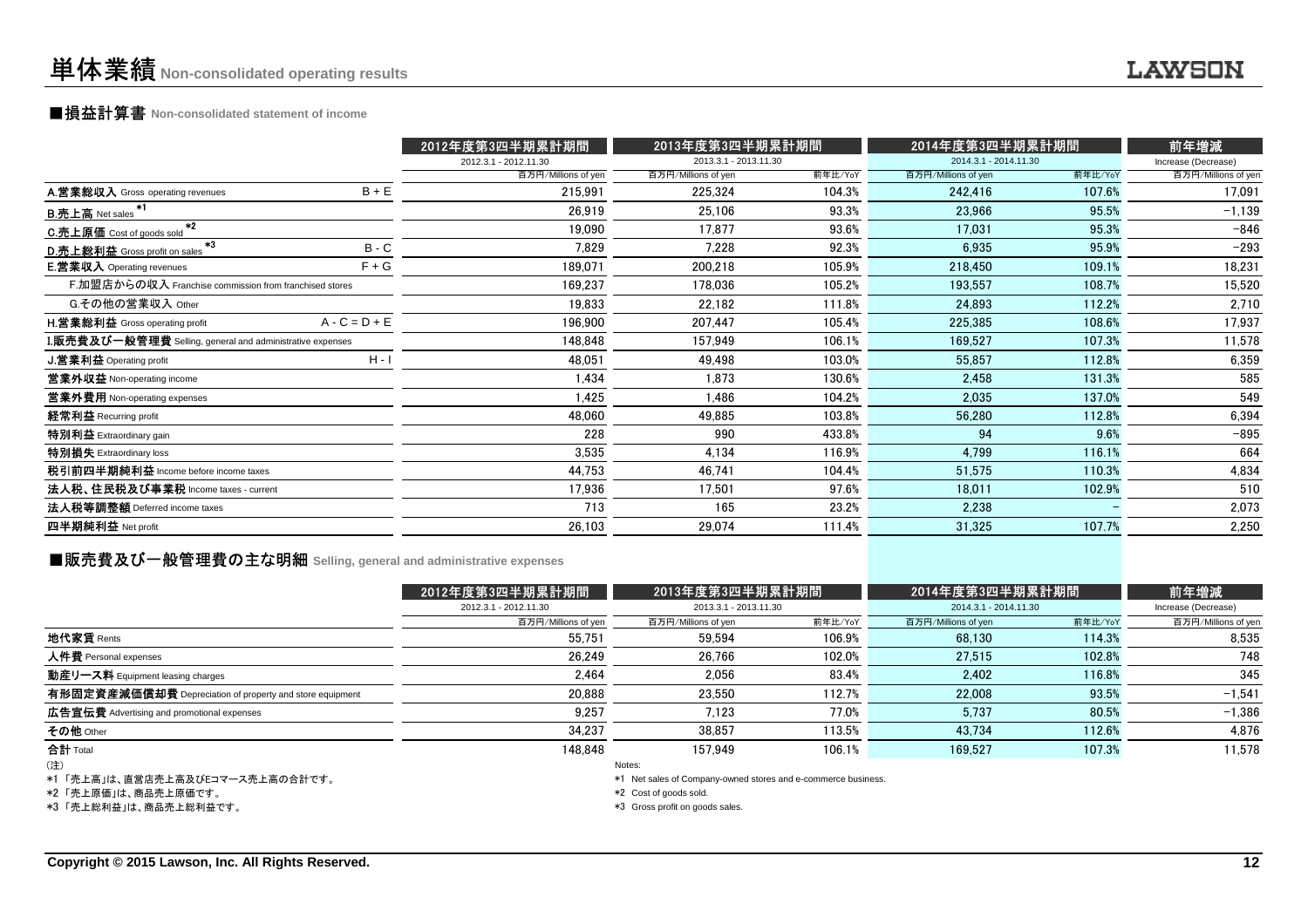#### ■損益計算書(四半期会計期間) **Non-consolidated statement of income (Quarterly accounting period)**

|                                                           |                 | 2012年度第3四半期会計期間       | 2013年度第3四半期会計期間       |         | 2014年度第3四半期会計期間       |         | 前年増減                |
|-----------------------------------------------------------|-----------------|-----------------------|-----------------------|---------|-----------------------|---------|---------------------|
|                                                           |                 | 2012.9.1 - 2012.11.30 | 2013.9.1 - 2013.11.30 |         | 2014.9.1 - 2014.11.30 |         | Increase (Decrease) |
|                                                           |                 | 百万円/Millions of yen   | 百万円/Millions of yen   | 前年比/YoY | 百万円/Millions of yen   | 前年比/YoY | 百万円/Millions of yen |
| A.営業総収入 Gross operating revenues                          | $B + E$         | 70,648                | 75,176                | 106.4%  | 79,057                | 105.2%  | 3,880               |
| <b>B.売上高</b> Net sales                                    |                 | 8.181                 | 8.203                 | 100.3%  | 7,846                 | 95.7%   | $-356$              |
| $+2$<br>C.売上原価 Cost of goods sold                         |                 | 5,799                 | 5.849                 | 100.9%  | 5,575                 | 95.3%   | $-274$              |
| $*3$<br>D.売上総利益 Gross profit on sales                     | $B - C$         | 2,381                 | 2.353                 | 98.8%   | 2.271                 | 96.5%   | $-82$               |
| <b>E.営業収入</b> Operating revenues                          | $F + G$         | 62,467                | 66,973                | 107.2%  | 71,210                | 106.3%  | 4,236               |
| F.加盟店からの収入 Franchise commission from franchised stores    |                 | 56,499                | 59,072                | 104.6%  | 63,302                | 107.2%  | 4,230               |
| G.その他の営業収入 Other                                          |                 | 5,967                 | 7.901                 | 132.4%  | 7.907                 | 100.1%  | 6                   |
| H. 営業総利益 Gross operating profit                           | $A - C = D + E$ | 64,849                | 69,327                | 106.9%  | 73,481                | 106.0%  | 4,154               |
| I.販売費及び一般管理費 Selling, general and administrative expenses |                 | 48,030                | 52,143                | 108.6%  | 55,778                | 107.0%  | 3,634               |
| J. 営業利益 Operating profit                                  | $H - I$         | 16,819                | 17,184                | 102.2%  | 17,703                | 103.0%  | 519                 |
| 営業外収益 Non-operating income                                |                 | 389                   | 646                   | 166.2%  | 1.073                 | 165.9%  | 426                 |
| 営業外費用 Non-operating expenses                              |                 | 402                   | 391                   | 97.3%   | 737                   | 188.4%  | 346                 |
| 経常利益 Recurring profit                                     |                 | 16,805                | 17,439                | 103.8%  | 18,039                | 103.4%  | 599                 |
| 特別利益 Extraordinary gain                                   |                 | 19                    | 403                   |         | $\qquad \qquad -$     |         | $-403$              |
| 特別損失 Extraordinary loss                                   |                 | 398                   | 1,394                 | 350.4%  | 714                   | 51.2%   | $-680$              |
| 税引前四半期純利益 Income before income taxes                      |                 | 16,426                | 16,448                | 100.1%  | 17,324                | 105.3%  | 876                 |
| 法人税、住民税及び事業税 Income taxes - current                       |                 | 6,210                 | 5.740                 | 92.4%   | 5,224                 | 91.0%   | $-515$              |
| 法人税等調整額 Deferred income taxes                             |                 | 762                   | 754                   | 99.0%   | 1,407                 | 186.4%  | 652                 |
| 四半期純利益 Net profit                                         |                 | 9,453                 | 9,953                 | 105.3%  | 10,692                | 107.4%  | 739                 |
|                                                           |                 |                       |                       |         |                       |         |                     |

#### **■販売費及び一般管理費の主な明細(四半期会計期間)** Selling, general and administrative expenses (Quarterly accounting period)

|                                                          | 2012年度第3四半期会計期間       | 2013年度第3四半期会計期間       |         | 2014年度第3四半期会計期間       |         | 前年増減                |
|----------------------------------------------------------|-----------------------|-----------------------|---------|-----------------------|---------|---------------------|
|                                                          | 2012.9.1 - 2012.11.30 | 2013.9.1 - 2013.11.30 |         | 2014.9.1 - 2014.11.30 |         | Increase (Decrease) |
|                                                          | 百万円/Millions of yen   | 百万円/Millions of yen   | 前年比/YoY | 百万円/Millions of yen   | 前年比/YoY | 百万円/Millions of yen |
| 地代家賃 Rents                                               | 19,017                | 20,065                | 105.5%  | 23.076                | 115.0%  | 3,011               |
| 人件費 Personal expenses                                    | 8,532                 | 8.843                 | 103.6%  | 9.024                 | 102.0%  | 180                 |
| 動産リース料 Equipment leasing charges                         | 760                   | 663                   | 87.3%   | 676                   | 101.9%  | 12                  |
| 有形固定資産減価償却費 Depreciation of property and store equipment | 7,442                 | 8.295                 | 111.5%  | 7.742                 | 93.3%   | $-553$              |
| <b>広告宣伝費</b> Advertising and promotional expenses        | 2.159                 | 2.098                 | 97.2%   | 1.692                 | 80.7%   | $-405$              |
| その他 Other                                                | 10,117                | 12.176                | 120.4%  | 13,565                | 111.4%  | 1,389               |
| 合計 Total                                                 | 48.030                | 52.143                | 108.6%  | 55.778                | 107.0%  | 3.634               |
| (注)                                                      |                       | Notes:                |         |                       |         |                     |

\*1 「売上高」は、直営店売上高及びEコマース売上高の合計です。

\*2 「売上原価」は、商品売上原価です。

\*3 「売上総利益」は、商品売上総利益です。

\*1 Net sales of Company-owned stores and e-commerce business.

\*2 Cost of goods sold.

\*3 Gross profit on goods sales.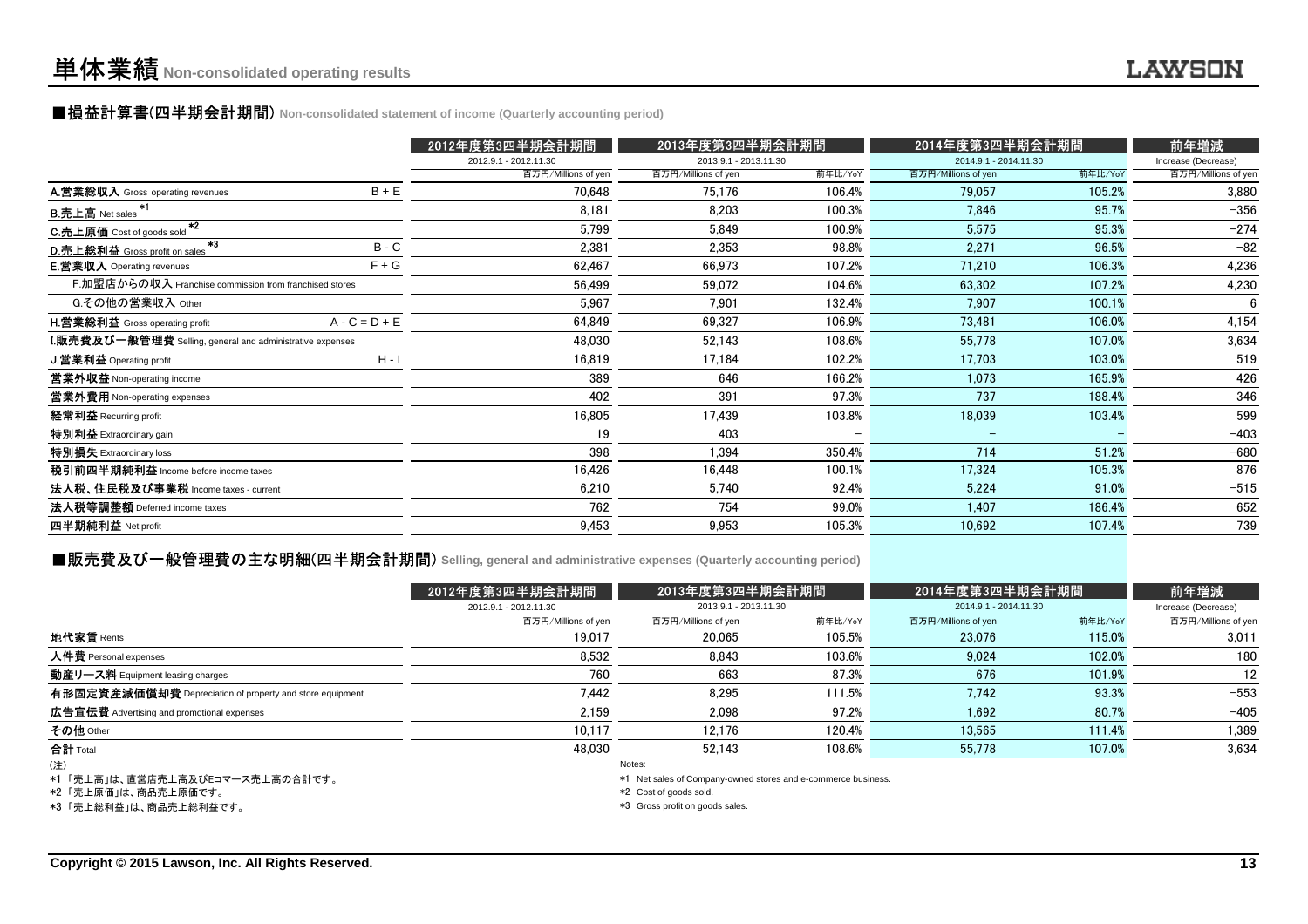#### **■投融資の状況 Capital Expenditure**

|                                                          | 2012年度第3四半期累計期間       | 2013年度第3四半期累計期間                                                                      | 2014年度第3四半期累計期間       | 前年増減                | 2014年度計画                         |  |  |
|----------------------------------------------------------|-----------------------|--------------------------------------------------------------------------------------|-----------------------|---------------------|----------------------------------|--|--|
|                                                          | 2012.3.1 - 2012.11.30 | 2013.3.1 - 2013.11.30                                                                | 2014.3.1 - 2014.11.30 | Increase (Decrease) | Forecasts / 2014.3.1 - 2015.2.28 |  |  |
|                                                          | 百万円/Millions of yen   | 百万円/Millions of yen                                                                  | 百万円/Millions of yen   | 百万円/Millions of yen | 百万円/Millions of yen              |  |  |
| 新店投資 New store investments                               | 25.043                | 21.973                                                                               | 31,333                | 9.360               | 42,000                           |  |  |
| 既存店投資 Existing store investments                         | 5,075                 | 4,311                                                                                | 3,444                 | $-866$              | 8.000                            |  |  |
| システム関連投資 IT-related investments                          | 3.415                 | 2.657                                                                                | 3.485                 | 827                 | 6.000                            |  |  |
| その他 Other                                                | 1,823                 | 1,114                                                                                | 864                   | $-249$              | 1,000                            |  |  |
| 投資小計 Subtotal                                            | 35.357                | 30.056                                                                               | 39,127                | 9.070               | 57,000                           |  |  |
| 出資 · 融資 Investments and advances                         | 8,286                 | 8.454                                                                                | 56,731                | 48.276              | 58,000                           |  |  |
| リース Leases                                               | 13.746                | 20.319                                                                               | 24.773                | 4,454               | 38,000                           |  |  |
| 合計 Total                                                 | 57,390                | 58,830                                                                               | 120,632               | 61,801              | 153,000                          |  |  |
| 有形固定資産減価償却費 Depreciation of property and store equipment | 20.888                | 23.550                                                                               | 22,008                | $-1.541$            | 30,800                           |  |  |
| 無形固定資産償却費 Amortization of intangible assets              | 6,266                 | 6,536                                                                                | 5,677                 | $-859$              | 8,100                            |  |  |
| 減価償却費計 Total depreciation and amortization               | 27.154                | 30.086                                                                               | 27,685                | $-2,401$            | 38,900                           |  |  |
| (注)                                                      |                       | Note:                                                                                |                       |                     |                                  |  |  |
| * 2014年度のリース債務の返済による支出は13.688百万円です。                      |                       | * The amount of repayments of lease obligations is 13,688 millions of yen in FY2014. |                       |                     |                                  |  |  |

\* 2014年度のリース債務の返済による支出は13,688百万円です。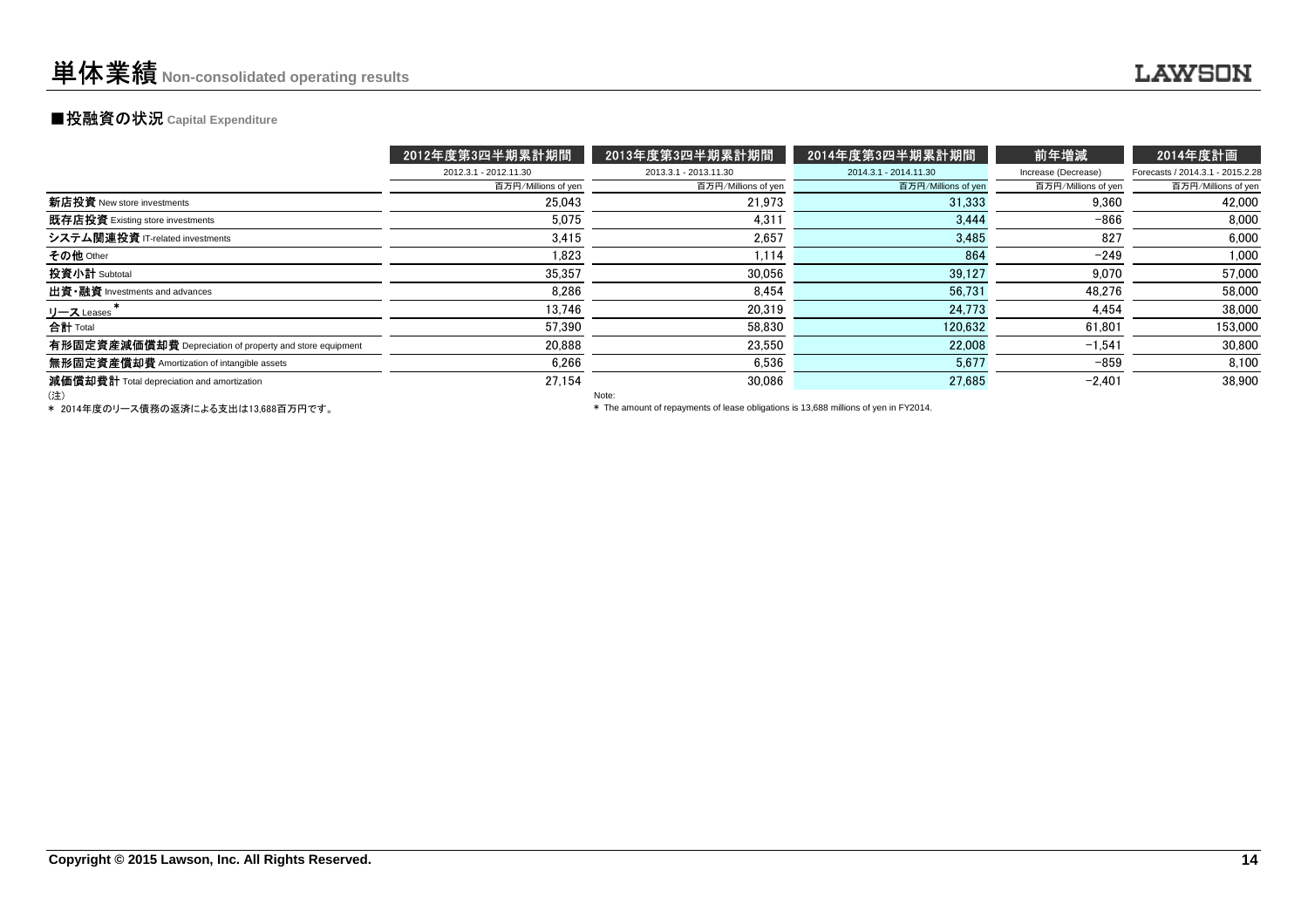### ■貸借対照表 **Non-consolidated balance sheet**

|                                                                            | 2012年度<br>(2013年2月28日現在) | 2013年度<br>(2014年2月28日現在) | 2014年度第3四半期<br>(2014年11月30日現在) | 2013年度末からの増減                       |
|----------------------------------------------------------------------------|--------------------------|--------------------------|--------------------------------|------------------------------------|
|                                                                            | FY2012 (As of 2013.2.28) | FY2013 (As of 2014.2.28) | FY2014 (As of 2014.11.30)      | Increase (Decrease) from 2014.2.28 |
| [資産の部 Assets]                                                              | 百万円/Millions of yen      | 百万円/Millions of yen      | 百万円/Millions of yen            | 百万円/Millions of yen                |
| 流動資産 Current assets                                                        | 137.523                  | 154.456                  | 172.316                        | 17,860                             |
| 現金及び預金 Cash and deposits                                                   | 67.420                   | 61.026                   | 68.577                         | 7.550                              |
| 加盟店貸勘定 Accounts receivable - due from franchised stores                    | 23,544                   | 33,273                   | 38,203                         | 4,929                              |
| 商品 Merchandise inventories                                                 | 763                      | 852                      | 889                            | 36                                 |
| 前払費用 Prepaid expenses                                                      | 7.761                    | 10,278                   | 11.432                         | 1.154                              |
| 未収入金 Accounts receivable - other                                           | 30,613                   | 35,743                   | 38.039                         | 2.295                              |
| 繰延税金資産 Deferred tax assets                                                 | 3.097                    | 3.644                    | 2.194                          | $-1,449$                           |
| その他 Other                                                                  | 4.409                    | 10.295                   | 13.029                         | 2.734                              |
| 貸倒引当金 Allowance for doubtful accounts                                      | $-85$                    | $-658$                   | $-50$                          | 608                                |
| 固定資産 Non-current assets                                                    | 395,096                  | 435,337                  | 525,556                        | 90,219                             |
| 有形固定資産 Property, plant and equipment                                       | 187.341                  | 225.091                  | 248.740                        | 23,649                             |
| ・建物及び構築物 Buildings and structures                                          | 109,201                  | 127.134                  | 141.363                        | 14,228                             |
| ・車両運搬具及び工具器具備品 Vehicles, tools, furniture and fixtures                     | 12,312                   | 10,543                   | 11,698                         | 1,155                              |
| ・リース資産 Lease assets                                                        | 55,705                   | 75,754                   | 84,170                         | 8,415                              |
| •その他 Other                                                                 | 10.122                   | 11.659                   | 11.508                         | $-150$                             |
| 無形固定資産 Intangible assets                                                   | 24,546                   | 21.565                   | 19.151                         | $-2,414$                           |
| 投資その他の資産 Investments and other assets                                      | 183,208                  | 188,679                  | 257.663                        | 68,984                             |
| •関係会社株式 Stocks of subsidiaries and affiliates                              | 28,140                   | 26.146                   | 65.647                         | 39.500                             |
| •関係会社出資金 Investments in capital of subsidiaries and affiliates             | 9.203                    | 11,936                   | 13,762                         | 1,826                              |
| ・長期貸付金 Long-term loans receivable                                          | 37,277                   | 33,725                   | 35.390                         | 1,664                              |
| •関係会社長期貸付金 Long-term loans receivable from subsidiaries and affiliates     |                          |                          | 23.038                         | 23.038                             |
| ・差入保証金 Lease deposits                                                      | 81,299                   | 85,264                   | 86.227                         | 963                                |
| •繰延税金資産 Deferred tax assets                                                | 15,845                   | 21,313                   | 20.602                         | $-710$                             |
| •その他 Other                                                                 | 12,601                   | 11.256                   | 13.920                         | 2,664                              |
| •貸倒引当金 Allowance for doubtful accounts                                     | $-1,159$                 | $-963$                   | $-925$                         | 38                                 |
| 資産合計 Total Assets                                                          | 532,619                  | 589,793                  | 697,873                        | 108,079                            |
| 有形固定資産の減価償却累計額<br>Accumulated depreciation of property and store equipment | 186.065                  | 227.065                  | 241.543                        | 14.478                             |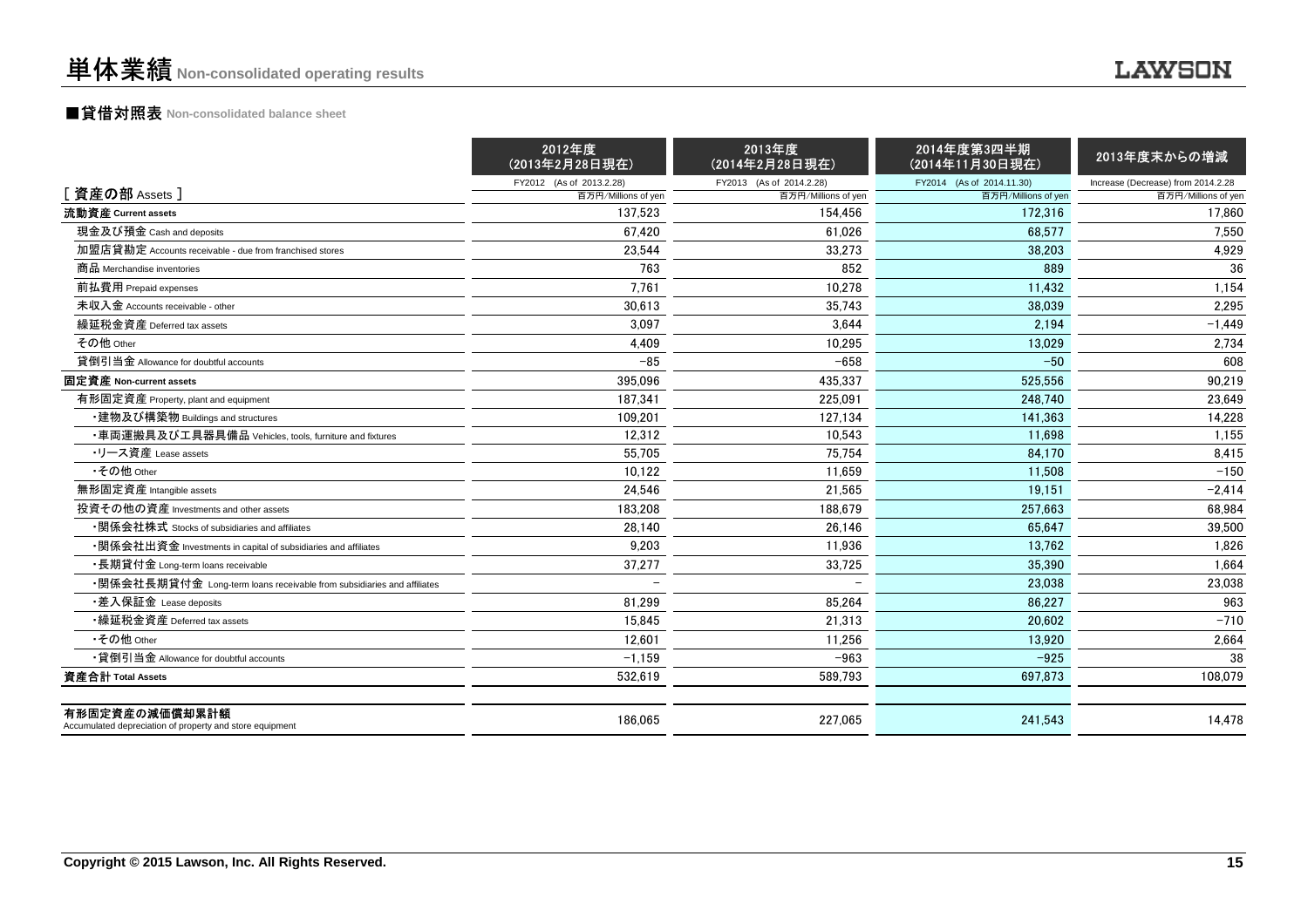### ■貸借対照表 **Non-consolidated balance sheet**

|                                                                          | 2012年度<br>(2013年2月28日現在) | 2013年度<br>(2014年2月28日現在) | 2014年度第3四半期<br>(2014年11月30日現在) | 2013年度末からの増減                       |
|--------------------------------------------------------------------------|--------------------------|--------------------------|--------------------------------|------------------------------------|
|                                                                          | FY2012 (As of 2013.2.28) | FY2013 (As of 2014.2.28) | FY2014 (As of 2014.11.30)      | Increase (Decrease) from 2014.2.28 |
| [負債の部 Liabilities]                                                       | 百万円/Millions of yen      | 百万円/Millions of yen      | 百万円/Millions of yen            | 百万円/Millions of yen                |
| 流動負債 Current liabilities                                                 | 205,548                  | 228,549                  | 267.756                        | 39,206                             |
| 買掛金 Accounts payable - trade                                             | 72,727                   | 85,455                   | 100,655                        | 15,199                             |
| 加盟店借勘定 Accounts payable - due to franchised stores                       | 1.062                    | 1,007                    | 955                            | $-52$                              |
| 関係会社短期借入金 Short-term loans payable to subsidiaries and affiliates        | 23,550                   | 23,270                   | 29,220                         | 5,950                              |
| リース債務 Lease obligations                                                  | 11,526                   | 15.140                   | 17.181                         | 2,040                              |
| 未払金 Accounts payable - other                                             | 12,758                   | 15,232                   | 18,118                         | 2,885                              |
| 未払法人税等 Income taxes payable                                              | 13,614                   | 12,093                   | 7,301                          | $-4,792$                           |
| 預り金 Deposits payable                                                     | 65,443                   | 70,566                   | 87,290                         | 16,724                             |
| 賞与引当金 Provision for bonuses                                              | 2,365                    | 2,122                    | 1,096                          | $-1,026$                           |
| その他 Other                                                                | 2,500                    | 3,661                    | 5,938                          | 2,277                              |
| 固定負債 Non-current liabilities                                             | 99,097                   | 120,595                  | 181,166                        | 60,570                             |
| 長期借入金 Long-term guarantee deposits                                       |                          |                          | 50,000                         | 50,000                             |
| 長期リース債務 Long-term lease obligations                                      | 41.026                   | 59,755                   | 71.209                         | 11,454                             |
| 退職給付引当金 Liability for employees' retirement benefits                     | 9.108                    | 10,090                   | 10.617                         | 526                                |
| 役員退職慰労引当金 Provision for retirement benefits to executive officers        | 298                      | 365                      | 336                            | $-28$                              |
| 長期預り保証金 Long-term quarantee deposits                                     | 34,958                   | 32.430                   | 30.415                         | $-2,015$                           |
| 資産除去債務 Asset retirement obligations                                      | 12,999                   | 17,476                   | 18,265                         | 789                                |
| その他 Other                                                                | 705                      | 477                      | 322                            | $-155$                             |
| 負債合計 Total liabilities                                                   | 304.645                  | 349,144                  | 448.922                        | 99,777                             |
| [純資産の部 Net assets]                                                       |                          |                          |                                |                                    |
| 株主資本 Shareholders' equity                                                | 228,068                  | 240,775                  | 249,297                        | 8,522                              |
| 資本金 Common stock                                                         | 58,506                   | 58,506                   | 58,506                         |                                    |
| 資本剰余金 Additional paid-in capital                                         | 47,718                   | 47,741                   | 47.696                         | $-44$                              |
| 利益剰余金 Retained earnings                                                  | 123.437                  | 136.084                  | 144.366                        | 8,282                              |
| 自己株式 Treasury stock                                                      | $-1,593$                 | $-1.556$                 | $-1,271$                       | 284                                |
| 評価・換算差額等 Valuation and translation adjustments                           | $-520$                   | $-684$                   | $-570$                         | 114                                |
| その他有価証券評価差額金 Net unrealized gain (loss) on available-for-sale securities | 46                       | $-116$                   | $-3$                           | 112                                |
| 土地再評価差額金 Revaluation reserve for land                                    | $-567$                   | $-567$                   | $-566$                         | $\mathbf{1}$                       |
| 新株予約権 Subscription rights to shares                                      | 427                      | 557                      | 223                            | $-334$                             |
| 純資産合計 Net assets                                                         | 227,974                  | 240,648                  | 248,950                        | 8,302                              |
| 負債純資産合計 Liabilities and net assets                                       | 532.619                  | 589,793                  | 697,873                        | 108,079                            |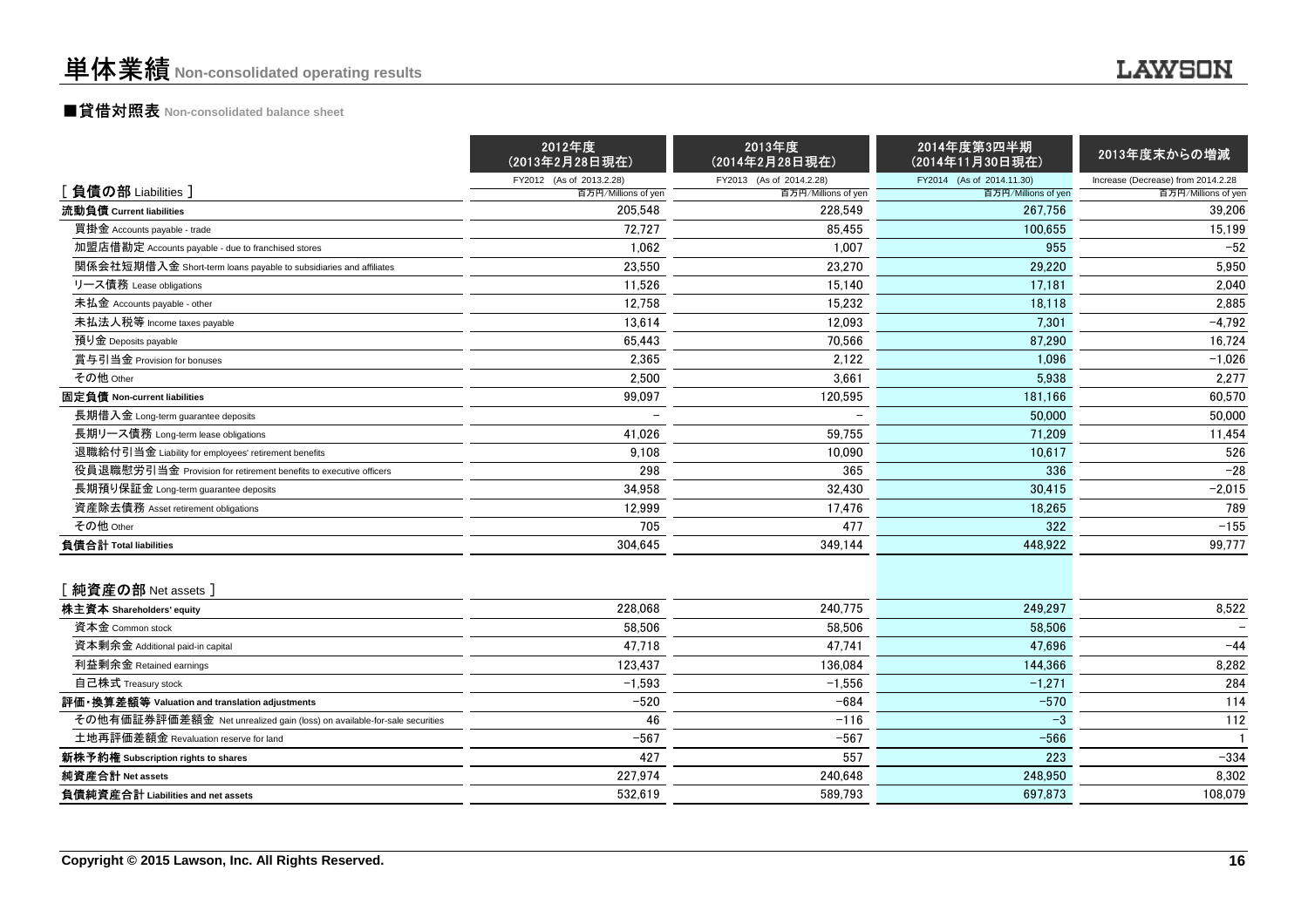# **■国内コンビニエンスストアの店舗数の推移 Number of stores in Japan <sup>\*1</sup>**

|                             | 2013年度3Q/FY2013       |        | 2014年度3Q/FY2014 <sup>*2</sup> |                          | 2014年度計画/FY2014(Forecast) <sup>*2</sup> |
|-----------------------------|-----------------------|--------|-------------------------------|--------------------------|-----------------------------------------|
|                             | 2013.3.1 - 2013.11.30 |        | 2014.3.1 - 2014.11.30         |                          | 2014.3.1 - 2015.2.28                    |
| 単体 Non-consolidated         |                       | $*3$   | 「ローソン」「ナチュラルローソン」のみ           | $*3$                     | 「ローソン」「ナチュラルローソン」のみ                     |
| <b>開店</b> Opening (店/Store) | 556                   | 702    | 693                           | 1,000                    | 980                                     |
| <b>閉店</b> Closure (店/Store) | 250                   | 319    | 265                           | 410                      | 340                                     |
| うち置換(-) Re-location(-)      | 54                    | 88     | 87                            | $\overline{\phantom{a}}$ |                                         |
| 純增 Net Increase (店/Store)   | 306                   | 383    | 428                           | 590                      | 640                                     |
| 総店舗数 Total number of stores | 10,058                | 11,704 | 10,547                        | 11,911                   | 10,759                                  |
| グループ会社 Group Company        |                       |        |                               |                          |                                         |
| <b>開店</b> Opening (店/Store) | 130                   | 22     |                               | 30                       |                                         |
| <b>閉店</b> Closure (店/Store) | 30                    | 12     |                               | 20                       |                                         |
| 純増 Net Increase (店/Store)   | 100                   | 10     |                               | 10                       |                                         |
| 総店舗数 Total number of stores | 1,478                 | 377    |                               | 377                      |                                         |
| グループ計 Total <sup>*4</sup>   |                       |        |                               |                          |                                         |
| 開店 Opening (店/Store)        | 681                   | 724    |                               | 1,030                    |                                         |
| <b>閉店</b> Closure (店/Store) | 275                   | 331    |                               | 430                      |                                         |
| 純増 Net Increase (店/Store)   | 406                   | 393    |                               | 600                      |                                         |
| 総店舗数 Total number of stores | 11,536                | 12,081 |                               | 12,288                   |                                         |
|                             |                       |        |                               |                          |                                         |

(注)

 \*1 当社グループの運営するコンビニエンスストアの店舗数であり、(株)九九プラス、(株)ローソンマート、(株)ローソン沖縄、 (株)ローソン南九州、(株)ローソン熊本の運営する店舗数を含みます。店舗数のカウント基準を2014年度より変更したため、本表にある2014年度の実績及び計画には、狭小店舗(2014年3月1日時点で82店舗)が含まれています。

 \*2 2014年3月に単体に吸収した(株)ローソン熊本が運営していた24店舗は2014年度からグループ会社ではなく単体に、また、 同3月に単体から(株)ローソン南九州に移管した120店舗は2014年度から単体ではなくグループ会社に、それぞれ集計を変更しています。

\*3 「ローソンストア100」及び「ローソンマート」を含みます。

\*4 「グループ計」の「開店」及び「閉店」の数値は、グループ間での業態変更店舗数を除いています。

Notes:

 \*1 The number of stores is a total number of stores operated by the Lawson group including the number of stores operated by Ninety-nine Plus, Inc., Lawson Mart, Inc., Lawson Okinawa, Inc., Lawson Minamikyushu, Inc. and Lawson Kumamoto, Inc.. Reflect to the change in store counting standard from fiscal year 2014, small stores (82 stores as of March, 1 2014) also areincluded in the actual results and forecast table of fiscal year 2014.

 \*2 Number of stores (24 stores) operated by Lawson Kumamoto, Inc. which became absorbed into the parent company are included in non-consolidated figures since March, 2014. As of the same time, number of stores (120 stores) operated by Lawson Minamikyushu, Inc. which became transferred into group company are excluded from non-consolidated figures andcounted in Group Company figures since March, 2014.

\*3 These figures include LAWSON STORE100 and LAWSON MART stores.

 \*4 The stores of "opening" and "closure" do not include the number of stores which are converted into a different format withinthe Lawson group.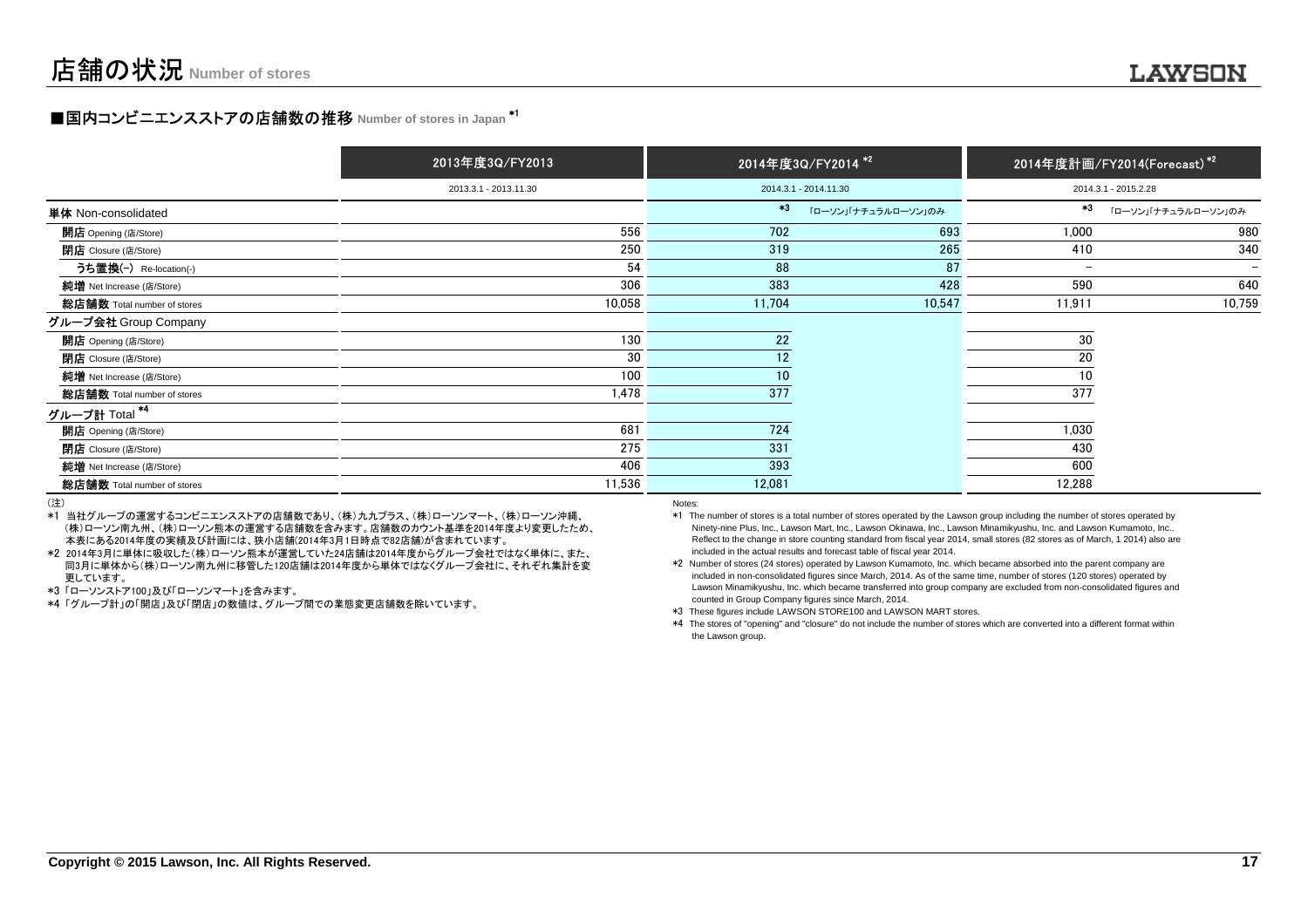### **■国内コンビニエンスストア店舗数 Number of stores in Japan by store type**

|                                                         | 2013年11月            |                          | 2014年2月                |           | 2014年11月 <sup>*3</sup> |           |                         |  |
|---------------------------------------------------------|---------------------|--------------------------|------------------------|-----------|------------------------|-----------|-------------------------|--|
|                                                         | November, 2013      |                          | February, 2014         |           | November, 2014         |           | Net increase (decrease) |  |
|                                                         | 店/Store             | 構成比/Share                | 店/Store                | 構成比/Share | 店/Store                | 構成比/Share | 店/Store                 |  |
| 株式会社ローソン Lawson, Inc.                                   |                     |                          |                        |           |                        |           |                         |  |
| 直営店 Company-owned stores                                |                     |                          |                        |           |                        |           |                         |  |
| ローソン LAWSON                                             | 114                 | 1.0%                     | 112                    | 1.0%      | 123                    | 1.0%      |                         |  |
| ナチュラルローソン NATURAL LAWSON                                | 36                  | 0.3%                     | 32                     | 0.3%      | 34                     | 0.3%      |                         |  |
| 加盟店 Franchised stores                                   |                     |                          |                        |           |                        |           |                         |  |
| Bタイプ Type B                                             | 1,242               | 10.8%                    | 1,207                  | 10.4%     | 1,252                  | 10.4%     | 23                      |  |
| Gタイプ Type G                                             | 2,129               | 18.5%                    | 2,081                  | 17.9%     | 2,008                  | 16.6%     | $-94$                   |  |
| Cタイプ Type C                                             | 6,466               | 56.1%                    | 6,630                  | 57.1%     | 7,052                  | 58.4%     | 398                     |  |
| ナチュラルローソン NATURAL LAWSON                                | 71                  | 0.6%                     | 73                     | 0.6%      | 78                     | 0.6%      |                         |  |
| ローソンマート / ローソンストア100 LAWSON MART / LAWSON STORE100      | -                   | $\overline{\phantom{0}}$ | 1,202                  | 10.4%     | 1,157                  | 9.6%      | $-45$                   |  |
| 小計 Subtotal                                             | 10,058              | 87.2%                    | 11.337                 | 97.7%     | 11,704                 | 96.9%     | 287                     |  |
| 株式会社ローソン沖縄 Lawson Okinawa, Inc.                         |                     |                          |                        |           |                        |           |                         |  |
| 直営店 Company-owned stores                                |                     | 0.0%                     |                        | 0.0%      |                        | 0.0%      |                         |  |
| 加盟店 Franchised stores                                   | 159                 | 1.4%                     | 162                    | 1.4%      | 171                    | 1.4%      |                         |  |
| 小計 Subtotal                                             | 160                 | 1.4%                     | 163                    | 1.4%      | 172                    | 1.4%      |                         |  |
| 株式会社ローソン南九州 Lawson Minamikyushu, Inc.                   |                     |                          |                        |           |                        |           |                         |  |
| 直営店 Company-owned stores                                | 3                   | 0.0%                     | 3                      | 0.0%      | $\mathbf{R}$           | 0.0%      |                         |  |
| 加盟店 Franchised stores                                   | 79                  | 0.7%                     | 79                     | 0.7%      | 202                    | 1.7%      | 123                     |  |
| 小計 Subtotal                                             | 82                  | 0.7%                     | 82                     | 0.7%      | 205                    | 1.7%      | 123                     |  |
| 国内コンビニエンスストアグループ店舗数計<br>Total number of stores in Japan | $*1$<br>$11,536$ *2 | 100.0%                   | $11,606$ <sup>*2</sup> | 100.0%    | 12,081                 | 100.0%    | 393                     |  |

<sup>(</sup>注)

\*1 店舗数合計には、2014年2月に単体に吸収した(株)九九プラスの運営する店舗を含みます。

\*2 店舗数合計には、2014年3月に単体に吸収した(株)ローソン熊本の運営する店舗を含みます。

 \*3 店舗数のカウント基準を2014年度より変更したため、本表にある2014年度の実績には、狭小店舗(2014年3月1日時点で 82店舗)が含まれています。 なお、「期中増加店舗数」には上記の変更による82店舗は除いています。また、2014年3月に、 (株)ローソン熊本が運営していた24店舗を(株)ローソンに吸収するとともに、(株)ローソンにて管轄していた鹿児島県内の120店舗を(株)ローソン南九州に移管しております。

Notes:

 \*1 These figures include the number of stores operated by Ninety-nine Plus, Inc. which became absorbed into the parentcompany since February, 2014.

 \*2 These figures include the number of stores operated by Lawson Kumamoto, Inc. which became absorbed into the parentcompany since March, 2014.

 \*3 Reflect to the change in store counting standard from fiscal year 2014, small stores (82 stores as of March, 1 2014) also are included in actual results of fiscal year 2014. In addition, due to the above change, 82 stores are excluded in net increase (decrease) figure. Futhermore, 24 stores operated by Lawson Kumamoto, Inc. are absorbted into the Lawson, Inc. while 120 stores in Kagoshima prefecture,which was managed by Lawson, Inc., are transferred into Lawson Minamikyushu, Inc.since March, 2014.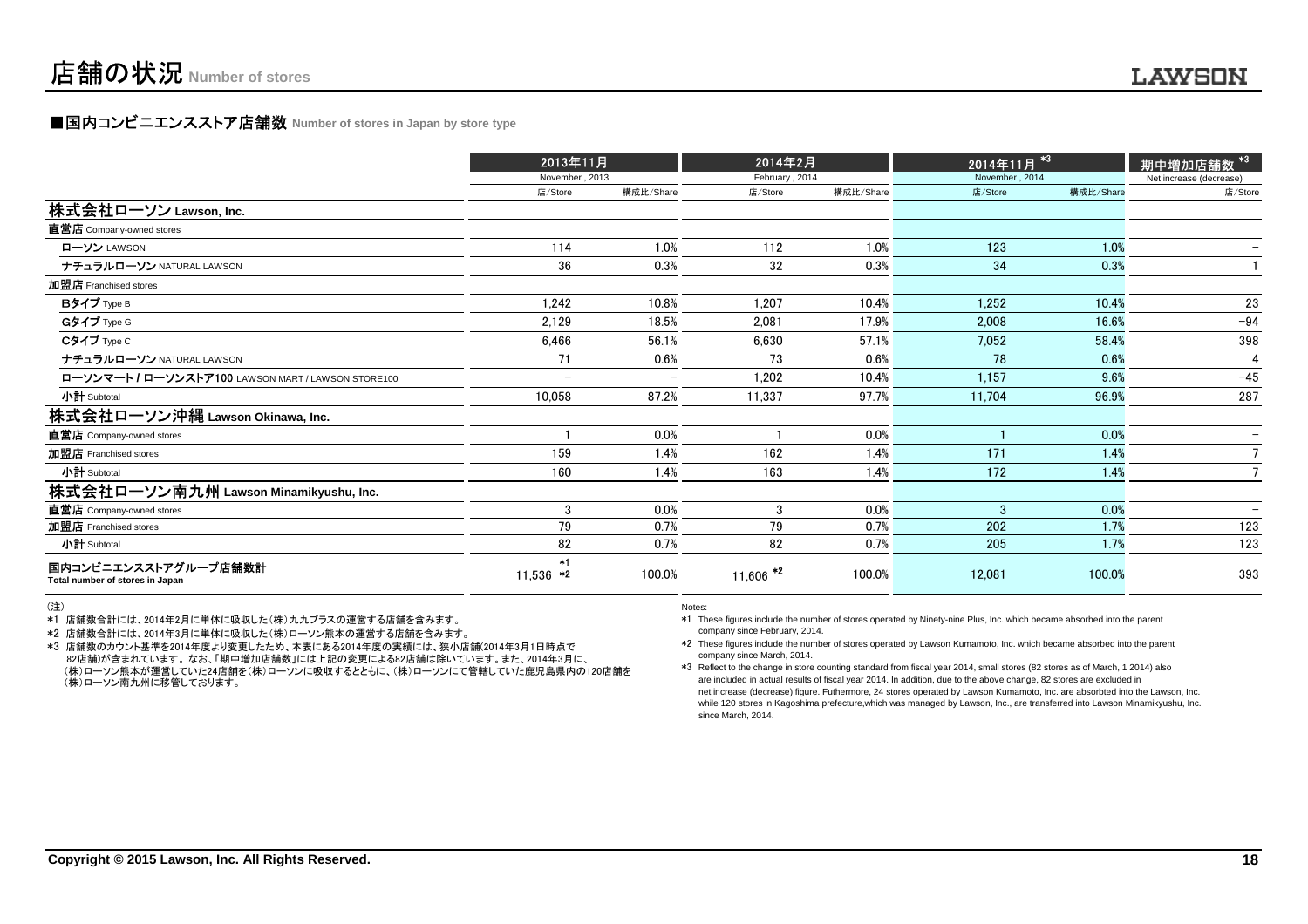## **■海外コンビニエンスストア店舗数 Number of convenience stores abroad**

|                                             | 2013年11月       | 2014年2月        | 2014年11月       | 期中増加店舗数                 |
|---------------------------------------------|----------------|----------------|----------------|-------------------------|
|                                             | November, 2013 | February, 2014 | November, 2014 | Net increase (decrease) |
|                                             | 店/Store        | 店/Store        | 店/Store        | 店/Store                 |
| 上海華聯羅森有限公司<br>Shanghai Hualian Lawson, Inc. | 296            | 289            | 332            | 43                      |
| 重慶羅森便利店有限公司<br>Chongqing Lawson, Inc.       | 75             | 77             | 98             | 21                      |
| 大連羅森便利店有限公司<br>Dalian Lawson, Inc.          | 15             | 18             | 26             | 8                       |
| 羅森(北京)有限公司<br>Beijing Lawson, Inc.          | 5              | 5              | 14             | 9                       |
| Saha Lawson Co., Ltd.                       | 24             | 29             | 31             | 2                       |
| PT MIDI UTAMA INDONESIA Tbk                 | 63             | 61             | 49             | $-12$                   |
| Lawson USA Hawaii, Inc.                     |                |                |                |                         |
|                                             |                |                |                |                         |

#### ■その他セグメントの運営する店舗数

**Number of stores of other segments**

|                                                       | 2013年11月       | 2014年2月        | 2014年11月       | 期中増加店舗数                 |
|-------------------------------------------------------|----------------|----------------|----------------|-------------------------|
|                                                       | November, 2013 | February, 2014 | November, 2014 | Net increase (decrease) |
|                                                       | 店/Store        | 店/Store        | 店/Store        | 店/Store                 |
| 株式会社ローソンHMVエンタテイメント<br>Lawson HMV Entertainment, Inc. | 52             | 50             | 53             |                         |
| ユナイテッド・シネマ株式会社<br>United Cinemas Co., Ltd.            |                | -              | 36             |                         |
| (注)                                                   |                | Note:          |                |                         |

\* ユナイテッド・シネマ(株)については、劇場数を記載しております。

\* For United Cinemas Co., Ltd., it states number of theaters.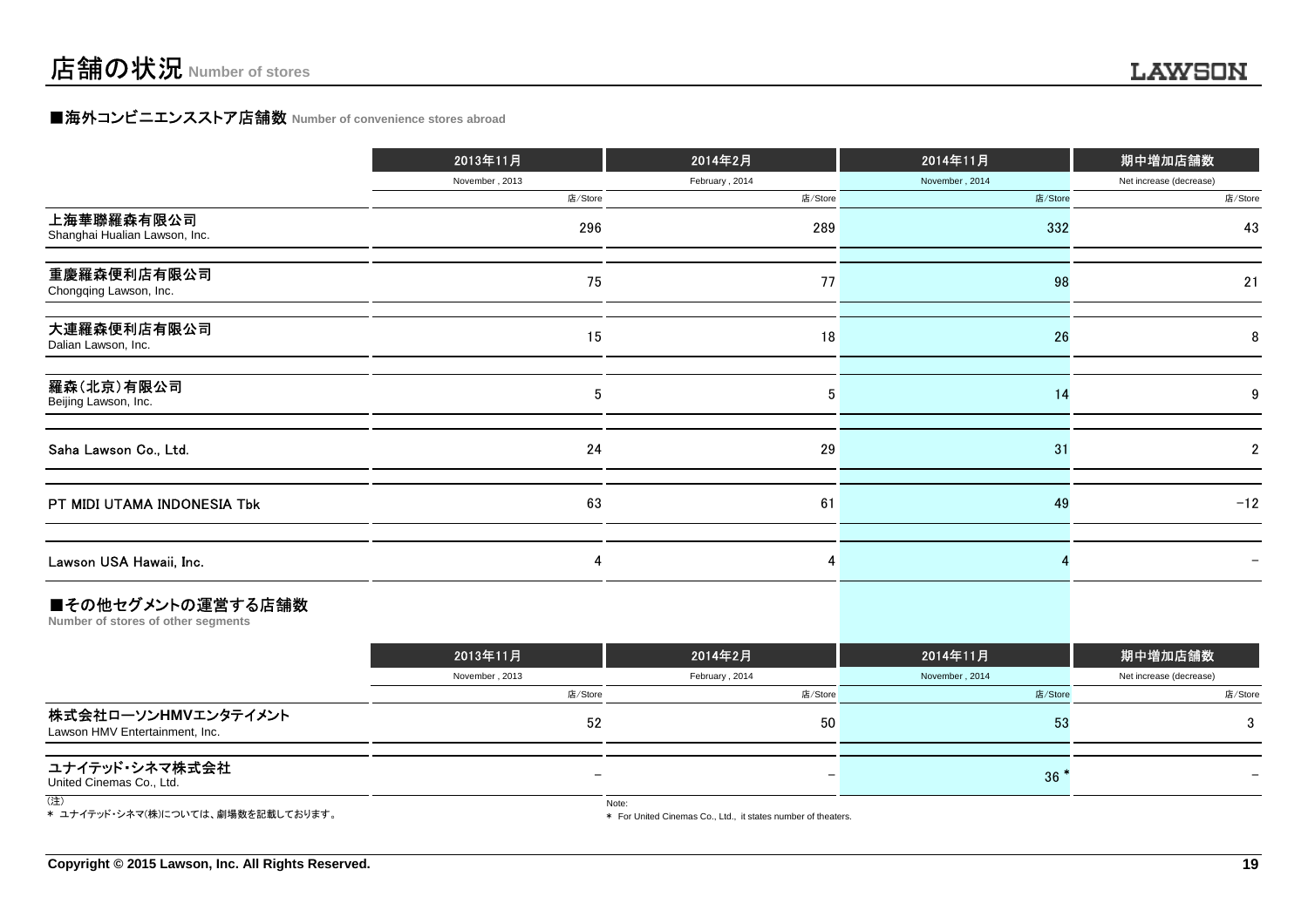### **■都道府県別店舗分布状況** Number of stores by region and prefecture

|                |              |         | 2014年2月                         |                   |         | 2014年11月 <sup>*2</sup>          |                   |                 | 期中増加店舗数 <sup>*2</sup>           |                 |
|----------------|--------------|---------|---------------------------------|-------------------|---------|---------------------------------|-------------------|-----------------|---------------------------------|-----------------|
|                |              |         | February, 2014                  |                   |         | November, 2014                  |                   |                 | Net increase (decrease)         |                 |
|                |              | ローソン*1  | ローソンマート/<br>ローソンストア100          | 計                 | ローソン*1  | ローソンマート/<br>ローソンストア100          | 計                 | ローソン*1          | ローソンマート/<br>ローソンストア100          | 計               |
|                |              | LAWSON  | LAWSON MART/<br>LAWSON STORE100 | Total             | LAWSON  | LAWSON MART/<br>LAWSON STORE100 | Total             | LAWSON          | LAWSON MART/<br>LAWSON STORE100 | Total           |
|                |              | 店/Store | 店/Store                         | 店/Store           | 店/Store | 店/Store                         | 店/Store           | 店/Store         | 店/Store                         | 店/Store         |
| 北海道 Hokkaido   | 北海道 Hokkaido | 595     | $\overline{\phantom{0}}$        | 595               | 621     |                                 | 621               | 20              | $\overline{\phantom{0}}$        | 20              |
| 東北 Tohoku      | 青森 Aomori    | 199     | $\overline{\phantom{a}}$        | 199               | 206     | $\equiv$                        | 206               | $\overline{7}$  | $-$                             | $\overline{7}$  |
|                | 岩手 Iwate     | 160     | -                               | 160               | 162     |                                 | 162               |                 | $\overline{\phantom{m}}$        | $\mathbf{1}$    |
|                | 宮城 Miyagi    | 185     | 30                              | 215               | 194     | 30                              | 224               | 8               | $\overline{\phantom{m}}$        | 8               |
|                | 秋田 Akita     | 179     | $\overline{\phantom{a}}$        | 179               | 186     |                                 | 186               | 6               | $\overline{\phantom{m}}$        | 6               |
|                | 山形 Yamagata  | 69      | $\overline{\phantom{m}}$        | 69                | 76      | $\overline{\phantom{a}}$        | 76                | $\overline{7}$  | $\overline{\phantom{m}}$        | $\overline{7}$  |
|                | 福島 Fukushima | 93      | $\overline{\phantom{a}}$        | 93                | 102     | $\overline{\phantom{0}}$        | 102               | $\overline{7}$  | -                               | $\overline{7}$  |
|                | 小計 Subtotal  | 885     | 30                              | 915               | 926     | 30                              | 956               | 36              | $\qquad \qquad -$               | 36              |
| 関東 Kanto       | 茨城 Ibaraki   | 126     | 8                               | 134               | 139     | $\overline{7}$                  | 146               | 12              | $-1$                            | $\overline{11}$ |
|                | 栃木 Tochigi   | 134     | $\overline{\phantom{a}}$        | 134               | 135     | $\overline{\phantom{m}}$        | 135               | $\overline{1}$  | $\overline{\phantom{a}}$        | $\mathbf{1}$    |
|                | 群馬 Gunma     | 89      | $\overline{\phantom{0}}$        | 89                | 91      | $\overline{\phantom{m}}$        | 91                | $\overline{2}$  | $\overline{\phantom{a}}$        | $\overline{2}$  |
|                | 埼玉 Saitama   | 424     | 64                              | 488               | 440     | 61                              | 501               | 15              | $-3$                            | $12\,$          |
|                | 千葉 Chiba     | 389     | 62                              | 451               | 394     | 60                              | 454               | $\overline{4}$  | $-2$                            | $\overline{2}$  |
|                | 東京 Tokyo     | 1,137   | 415                             | 1,552             | 1,176   | 403                             | 1,579             | 17              | $-12$                           | $\sqrt{5}$      |
|                | 神奈川 Kanagawa | 633     | 193                             | 826               | 663     | 184                             | 847               | 25              | $-9$                            | 16              |
|                | 小計 Subtotal  | 2.932   | 742                             | 3.674             | 3.038   | 715                             | 3,753             | 76              | $-27$                           | 49              |
| 甲信越 Koshinetsu | 新潟 Niigata   | 122     | $\overline{\phantom{0}}$        | 122               | 130     | $\overline{\phantom{m}}$        | 130               | 8               | $\overline{\phantom{0}}$        | 8               |
|                | 山梨 Yamanashi | 101     | $\overline{\phantom{m}}$        | 101               | 109     | $\qquad \qquad -$               | 109               | $\overline{7}$  | $\overline{\phantom{m}}$        | $\overline{7}$  |
|                | 長野 Nagano    | 149     | $\overline{\phantom{a}}$        | $\frac{149}{149}$ | 148     | $\overline{\phantom{m}}$        | $\frac{148}{148}$ | $-2$            | $\overline{\phantom{a}}$        | $-2$            |
|                | 小計 Subtotal  | 372     | $\overline{\phantom{m}}$        | 372               | 387     | $\overline{\phantom{m}}$        | 387               | 13              | $\overline{\phantom{m}}$        | $\overline{13}$ |
| 北陸 Hokuriku    | 富山 Toyama    | 182     | $\overline{\phantom{m}}$        | 182               | 188     | $\qquad \qquad -$               | 188               | 6               | $\overline{\phantom{m}}$        | 6               |
|                | 石川 Ishikawa  | 100     | $\overline{\phantom{0}}$        | 100               | 101     | $\overline{\phantom{0}}$        | 101               |                 | $\overline{\phantom{m}}$        | $\mathbf{1}$    |
|                | 福井 Fukui     | 104     | $\overline{\phantom{a}}$        | 104               | 106     | $\overline{\phantom{m}}$        | 106               | $\overline{2}$  | $\overline{\phantom{m}}$        | $\mathbf{2}$    |
|                | 小計 Subtotal  | 386     | $\overline{\phantom{a}}$        | 386               | 395     | $\overline{\phantom{m}}$        | 395               | 9               | $\overline{\phantom{a}}$        | $\overline{9}$  |
| 東海 Tokai       | 静岡 Shizuoka  | 200     | 13                              | 213               | 205     | 11                              | 216               | $\overline{4}$  | $-2$                            | $\overline{2}$  |
|                | 愛知 Aichi     | 402     | 133                             | 535               | 435     | 129                             | 564               | 24              | $-4$                            | $20\,$          |
|                | 岐阜 Gifu      | 130     | 11                              | 141               | 137     | 11                              | 148               | $5\phantom{.0}$ | $\overline{\phantom{a}}$        | $\sqrt{5}$      |
|                | 三重 Mie       | 106     | $\overline{\phantom{m}}$        | 106               | 108     | $\equiv$                        | 108               | $\overline{2}$  | $-$                             | $\overline{2}$  |
|                | 小計 Subtotal  | 838     | 157                             | 995               | 885     | 151                             | 1,036             | 35              | $-6$                            | 29              |
| (注)            |              |         |                                 |                   | Notes:  |                                 |                   |                 |                                 |                 |

(注)

\*1 上記ローソンの店舗数には、「ローソン」「ナチュラルローソン」を含みます。

 \*2 店舗数のカウント基準を2014年度より変更したため、本表にある2014年度の実績には、狭小店舗(2014年3月1日時点で82店舗)が含まれています。 なお、「期中増加店舗数」には上記の変更による82店舗は除いています。

\*1 The above number of stores of Lawson includes LAWSON and NATURAL LAWSON.

 \*2 Reflect to the change in store counting standard from fiscal year 2014, small stores (82 stores as of March, 1 2014)also are included in actual results of fiscal year 2014. In addition, by the above change, 82 stores are excludedin net increase (decrease) figure.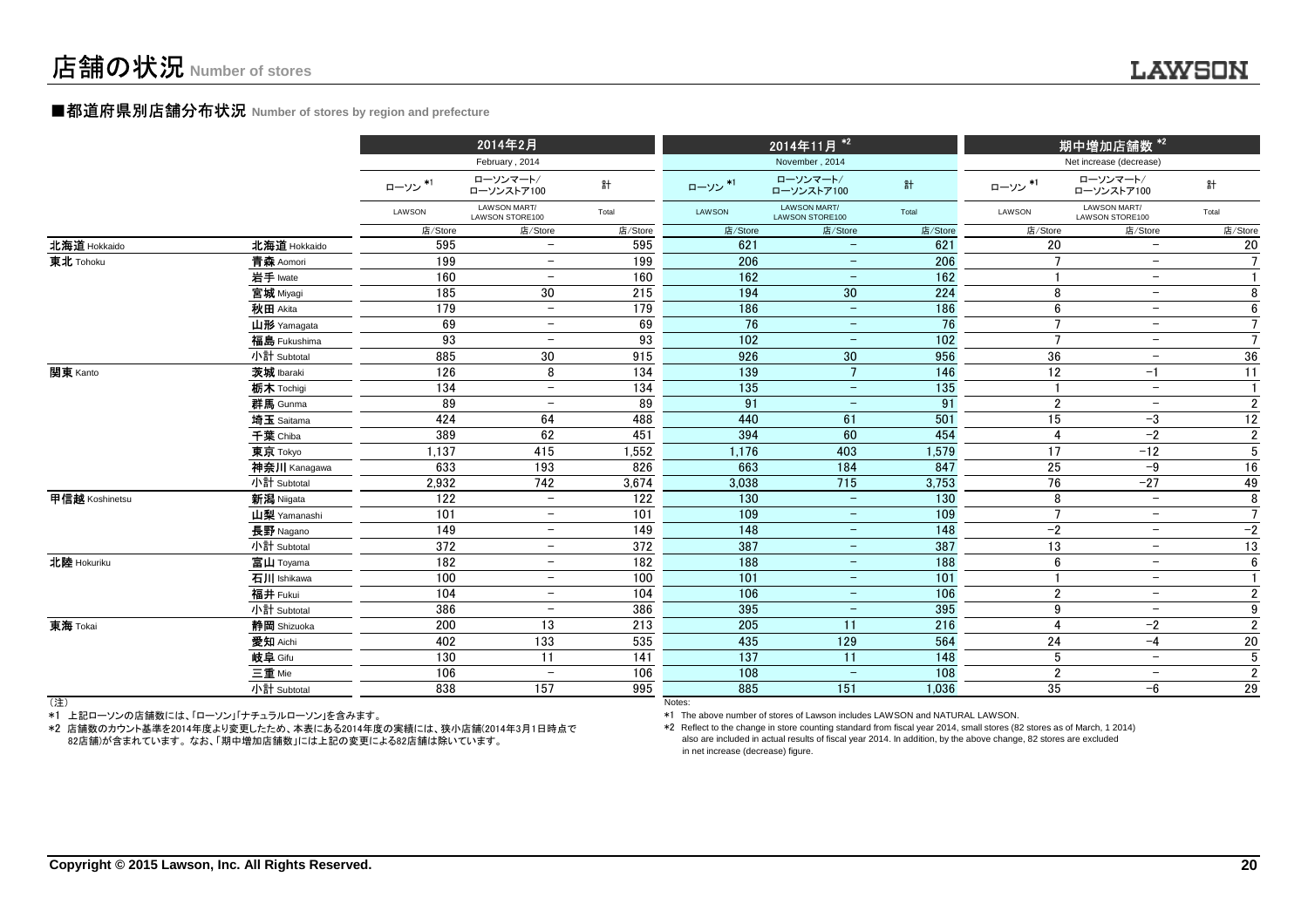#### ■都道府県別店舗分布状況 **Number of stores by region and prefecture**

|                                                         |                                                                      | 2014年2月<br>February, 2014 |                                 |         |         | 2014年11月 <sup>*2</sup><br>November, 2014 |         | 期中増加店舗数 * <sup>2</sup><br>Net increase (decrease) |                                 |                  |
|---------------------------------------------------------|----------------------------------------------------------------------|---------------------------|---------------------------------|---------|---------|------------------------------------------|---------|---------------------------------------------------|---------------------------------|------------------|
|                                                         |                                                                      | ローソン*1                    | ローソンマート/<br>ローソンストア100          | 計       | ローソン*1  | ローソンマート/<br>ローソンストア100                   | 計       | ローソン *1                                           | ローソンマート/<br>ローソンストア100          | 計                |
|                                                         |                                                                      | LAWSON                    | LAWSON MART/<br>LAWSON STORE100 | Total   | LAWSON  | LAWSON MART/<br>LAWSON STORE100          | Total   | LAWSON                                            | LAWSON MART/<br>LAWSON STORE100 | Total            |
|                                                         |                                                                      | 店/Store                   | 店/Store                         | 店/Store | 店/Store | 店/Store                                  | 店/Store | 店/Store                                           | 店/Store                         | 店/Store          |
| 近畿 Kinki                                                | 滋賀 Shiga                                                             | 135                       | 5                               | 140     | 151     | $\overline{2}$                           | 153     | 15                                                | $-3$                            | 12               |
|                                                         | 京都 Kyoto                                                             | 224                       | 44                              | 268     | 279     | 42                                       | 321     | 51                                                | $-2$                            | 49               |
|                                                         | 大阪 Osaka                                                             | 858                       | 148                             | 1,006   | 880     | 144                                      | 1,024   | 19                                                | $-4$                            | 15               |
|                                                         | 兵庫 Hyogo                                                             | 568                       | 43                              | 611     | 588     | 41                                       | 629     | 15                                                | $-2$                            | 13               |
|                                                         | 奈良 Nara                                                              | 96                        | 3                               | 99      | 130     | $\overline{2}$                           | 132     | 34                                                | $-1$                            | 33               |
|                                                         | 和歌山 Wakayama                                                         | 114                       | $\overline{\phantom{a}}$        | 114     | 123     |                                          | 123     | 8                                                 | $\overline{\phantom{m}}$        | 8                |
|                                                         | 小計 Subtotal                                                          | 1,995                     | 243                             | 2,238   | 2,151   | 231                                      | 2,382   | $\frac{142}{142}$                                 | $-12$                           | 130              |
| 中国 Chugoku                                              | <b>鳥取 Tottori</b>                                                    | 105                       | $\overline{\phantom{m}}$        | 105     | 108     | $\overline{\phantom{a}}$                 | 108     | 3                                                 | $\qquad \qquad -$               | 3                |
|                                                         | 島根 Shimane                                                           | 110                       | $\overline{\phantom{a}}$        | 110     | 114     | $\overline{\phantom{a}}$                 | 114     | $\overline{4}$                                    | $\overline{\phantom{a}}$        | $\overline{4}$   |
|                                                         | 岡山 Okayama                                                           | 138                       | $\overline{\phantom{a}}$        | 138     | 143     | $\overline{\phantom{a}}$                 | 143     | 5                                                 | $\overline{\phantom{a}}$        | $\sqrt{5}$       |
|                                                         | 広島 Hiroshima                                                         | 167                       | $\overline{\phantom{m}}$        | 167     | 176     | $\overline{\phantom{m}}$                 | 176     | $\overline{7}$                                    | $\overline{\phantom{a}}$        | $\overline{7}$   |
|                                                         | $\mathbf{\mathbf{\mathsf{u}}}\mathbf{\mathsf{\mathsf{u}}}$ Yamaquchi | 118                       | $\equiv$                        | 118     | 122     | $\overline{\phantom{m}}$                 | 122     | $\overline{4}$                                    | $\overline{\phantom{a}}$        | $\overline{4}$   |
|                                                         | 小計 Subtotal                                                          | 638                       | $\overline{\phantom{a}}$        | 638     | 663     | $\overline{\phantom{m}}$                 | 663     | 23                                                | $\overline{\phantom{a}}$        | 23               |
| 四国 Shikoku                                              | <b>徳島</b> Tokushima                                                  | 115                       | $\overline{\phantom{a}}$        | 115     | 126     |                                          | 126     | 9                                                 | $\overline{\phantom{0}}$        | 9                |
|                                                         | 香川 Kagawa                                                            | 113                       | $\overline{\phantom{a}}$        | 113     | 122     | $\overline{\phantom{m}}$                 | 122     | 9                                                 | $\overline{\phantom{a}}$        | 9                |
|                                                         | 愛媛 Ehime                                                             | 176                       | $\overline{\phantom{m}}$        | 176     | 187     |                                          | 187     | 11                                                | $\overline{\phantom{0}}$        | 11               |
|                                                         | 高知 Kochi                                                             | 67                        | $\equiv$                        | 67      | 67      | $\qquad \qquad -$                        | 67      | $\bar{\phantom{a}}$                               | $\overline{\phantom{0}}$        | $\equiv$         |
|                                                         | 小計 Subtotal                                                          | 471                       | $\overline{\phantom{a}}$        | 471     | 502     |                                          | 502     | 29                                                | $\qquad \qquad -$               | 29               |
| 九州 Kyushu                                               | 福岡 Fukuoka                                                           | 381                       | 30                              | 411     | 406     | 30                                       | 436     | $\overline{23}$                                   | $\overline{\phantom{0}}$        | 23               |
|                                                         | 佐賀 Saga                                                              | 62                        | $\overline{\phantom{m}}$        | 62      | 67      | $\overline{\phantom{m}}$                 | 67      | $\overline{4}$                                    | $-$                             | $\overline{4}$   |
|                                                         | 長崎 Nagasaki                                                          | 100                       | $\overline{\phantom{a}}$        | 100     | 104     | $\overline{\phantom{a}}$                 | 104     | $\overline{2}$                                    | $\overline{\phantom{0}}$        | $\overline{2}$   |
|                                                         | 熊本 Kumamoto                                                          | 132                       | $\overline{\phantom{m}}$        | 132     | 136     | $\overline{\phantom{0}}$                 | 136     | 3                                                 | $\overline{\phantom{m}}$        | $\sqrt{3}$       |
|                                                         | 大分 Oita                                                              | 157                       | $\overline{\phantom{a}}$        | 157     | 166     |                                          | 166     | 9                                                 | $\overline{\phantom{0}}$        | $\boldsymbol{9}$ |
|                                                         | 宮崎 Miyazaki                                                          | 95                        | $\overline{\phantom{a}}$        | 95      | 100     |                                          | 100     | $\overline{4}$                                    | $\overline{\phantom{0}}$        | 4                |
|                                                         | 鹿児島 Kagoshima                                                        | 202                       | $\overline{\phantom{m}}$        | 202     | 205     |                                          | 205     | 3                                                 | -                               | 3                |
|                                                         | 小計 Subtotal                                                          | 1,129                     | 30                              | 1,159   | 1,184   | 30                                       | 1,214   | 48                                                | $\overline{\phantom{a}}$        | 48               |
| 沖縄 Okinawa                                              | 沖縄 Okinawa                                                           | 163                       |                                 | 163     | 172     |                                          | 172     | $\overline{7}$                                    | $\overline{\phantom{0}}$        | $\overline{7}$   |
| 国内コンビニエンスストアグループ店舗数計<br>Total number of stores in Japan |                                                                      | 10.404                    | 1,202                           | 11,606  | 10,924  | 1,157                                    | 12,081  | 438                                               | $-45$                           | 393              |

(注)

\*1 上記ローソンの店舗数には、「ローソン」「ナチュラルローソン」を含みます。

 \*2 店舗数のカウント基準を2014年度より変更したため、本表にある2014年度の実績には、狭小店舗(2014年3月1日時点で82店舗)が含まれています。 なお、「期中増加店舗数」には上記の変更による82店舗は除いています。

Notes:

\*1 The above number of stores of Lawson includes LAWSON and NATURAL LAWSON.

 \*2 Reflect to the change in store counting standard from fiscal year 2014, small stores (82 stores as of March, 1 2014)also are included in actual results of fiscal year 2014. In addition, by the above change, 82 stores are excludedin net increase (decrease) figure.